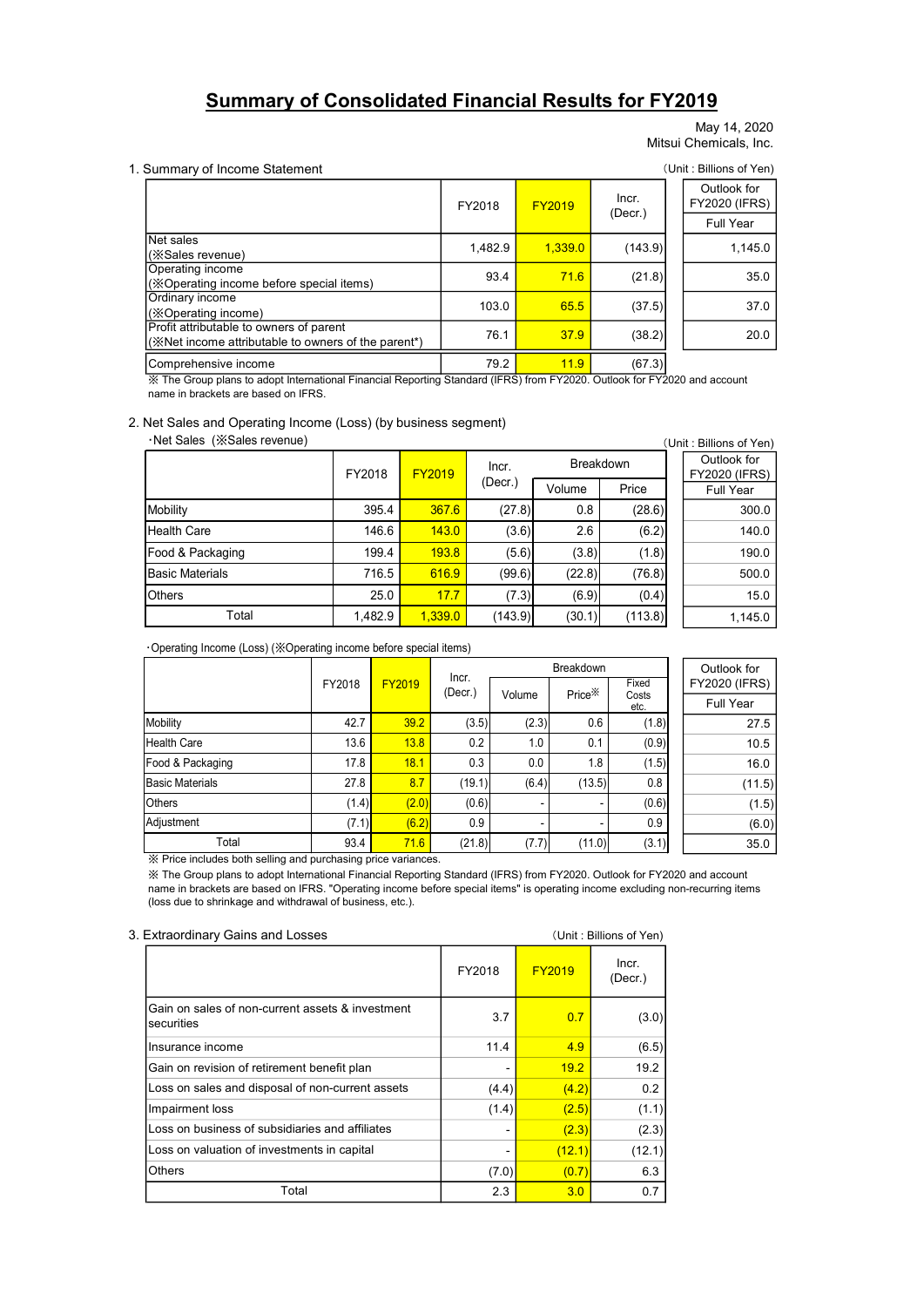#### 4. Summary of Balance Sheet

| Summary of Balance Sheet                         |                   | Assets            |               |                   |                                  |                   | (Unit: Billions of Yen)<br>Liabilities and Net assets |                                           |
|--------------------------------------------------|-------------------|-------------------|---------------|-------------------|----------------------------------|-------------------|-------------------------------------------------------|-------------------------------------------|
|                                                  | As of<br>Mar. 31, | As of<br>Mar. 31, | Incr.         |                   |                                  | As of<br>Mar. 31, | As of<br>Mar. 31,                                     | Incr.                                     |
|                                                  | 2019              | 2020              | (Decr.)       |                   |                                  | 2019              | 2020                                                  | (Decr.)                                   |
| Current assets                                   | 786.7             | 781.4             | (5.3)         | Other liabilities | Interest-bearing liabilities     | 485.0             | 554.2                                                 | 69.2                                      |
| Tangible fixed assets<br>Intangible fixed assets | 443.1<br>29.4     | 485.5<br>28.9     | 42.4<br>(0.5) |                   | Shareholders' equity             | 384.4<br>551.9    | 317.9<br>527.6                                        | (66.5)<br>(24.3)                          |
| Investments and others                           | 241.9             | 184.3             | (57.6)        |                   | Non-controlling interests        | 79.8              | 80.4                                                  | 0.6                                       |
| Total assets                                     | 1,501.1           | 1,480.1           | (21.0)        |                   | Total liabilities and net assets | 1,501.1           | 1,480.1                                               |                                           |
| [ Inventories ]                                  | 301.9             | 288.0             | (13.9)        |                   | [ Net D/E Ratio ]                | 0.68              | 0.76                                                  | (21.0)<br>0.08                            |
|                                                  |                   |                   |               |                   |                                  |                   | (Unit: Billions of Yen)                               |                                           |
| Summary of Cash Flow                             |                   |                   |               | FY2018            | FY2019                           | Incr.<br>(Decr.)  |                                                       | Outlook for<br>FY2020 (IFRS)<br>Full Year |

### 5. Summary of Cash Flow (Unit : Billions of Yen)

|                                                | FY2018 | <b>FY2019</b> | Incr.         | Outlook for<br><b>FY2020 (IFRS)</b> |
|------------------------------------------------|--------|---------------|---------------|-------------------------------------|
|                                                |        |               | $($ Decr. $)$ | Full Year                           |
| Cash flows from operating activities           | 109.5  | 115.0         | 5.5           | 130.0                               |
| Cash flows from investing activities           | (64.3) | (85.2)        | (20.9)        | (120.0)                             |
| Free cash flows                                | 45.2   | 29.8          | (15.4)        | 10.0                                |
| Cash flows from financing activities           | (14.1) | 9.0           | 23.1          | (15.0)                              |
| <b>Others</b>                                  | (0.1)  | (1.3)         | (1.2)         |                                     |
| Net incr. (decr.) in cash and cash equivalents | 31.0   | 37.5          | 6.5           | (5.0)                               |
| Cash and cash equivalents at the end of period | 109.8  | 147.3         | 37.5          |                                     |

#### 6. Accounting Fundamentals

|                                 |              | FY2018 | <b>FY2019</b> | Incr.   | Outlook for<br><b>FY2020 (IFRS)</b> |
|---------------------------------|--------------|--------|---------------|---------|-------------------------------------|
|                                 |              |        |               | (Decr.) | Full Year                           |
| R & D expenses                  | ¥ Billions   | 35.8   | 36.4          | 0.6     | 36.0                                |
| Depreciation & amortization     | $¥$ Billions | 49.5   | 52.1          | 2.6     | 79.0                                |
| Capital expenditures            | ¥ Billions   | 61.9   | 76.3          | 14.4    | 122.0                               |
| Financing incomes & expenses    | ¥ Billions   | (0.7)  | (0.7)         | 0.0     | (3.0)                               |
| Interest-bearing liabilities    | ¥ Billions   | 485.0  | 554.2         | 69.2    | 586.0                               |
| Net D/E Ratio                   | percentage   | 0.68   | 0.76          | 0.08    | 0.80                                |
| Number of employees             | person       | 17.743 | 17.979        | 236     | 18,400                              |
| Exchange rate                   | Yen / US\$   | 111    | 109           | (2)     | 108                                 |
| Domestic standard naphtha price | Yen / KL     | 49.400 | 42.900        | (6,500) | 23,300                              |

### 7. Scope of Consolidation and Equity Method

| Interest-bearing liabilities                                        |                        | 羊 Billions       | 485.0                                     | 554.2    | 69.2         | 586.0                |
|---------------------------------------------------------------------|------------------------|------------------|-------------------------------------------|----------|--------------|----------------------|
| Net D/E Ratio                                                       |                        | percentage       | 0.68                                      | 0.76     | 0.08         | 0.80                 |
| Number of employees                                                 |                        | person           | 17,743                                    | 17,979   | 236          | 18,400               |
| Exchange rate                                                       |                        | Yen / US\$       | 111                                       | 109      | (2)          | 108                  |
| Domestic standard naphtha price                                     |                        | Yen / KL         | 49,400                                    | 42,900   | (6,500)      | 23,300               |
|                                                                     |                        |                  |                                           |          |              |                      |
| Scope of Consolidation and Equity Method                            |                        |                  |                                           |          |              |                      |
|                                                                     |                        |                  | As of                                     | As of    | Incr.        | Outlook for          |
|                                                                     |                        |                  | Mar. 31,                                  | Mar. 31, | (Decr.)      | <b>FY2020 (IFRS)</b> |
|                                                                     |                        |                  | 2019                                      | 2020     |              | Full Year            |
| Consolidated subsidiaries                                           |                        |                  | 116                                       | 117      | 1            | 124                  |
| Joint operations                                                    |                        |                  |                                           |          |              | 4                    |
| Non-consolidated subsidiaries and affiliates                        |                        |                  | 39                                        | 39       |              | 27                   |
| Total                                                               |                        |                  | 155                                       | 156      | $\mathbf{1}$ | 155                  |
|                                                                     |                        |                  |                                           |          |              |                      |
| <b>Dividends</b>                                                    |                        |                  |                                           |          |              |                      |
|                                                                     |                        |                  | Annual Dividends per Share (yen)<br>3rd Q |          |              |                      |
| FY2018 Result                                                       | 1stQ<br>$\blacksquare$ | Interim<br>50.00 | $\blacksquare$                            | Year-end | 50.00        | Annual<br>100.00     |
| FY2019 Result                                                       | $\sim$                 | 50.00            | $\blacksquare$                            |          | 50.00        | 100.00               |
| FY2020 Outlook                                                      | $\blacksquare$         |                  | $\blacksquare$                            | $\sim$   |              |                      |
| Dividend for FY2020 has not yet determined at this time.            |                        |                  |                                           |          |              |                      |
| Number of shares outstanding (common stock)                         |                        |                  |                                           |          |              |                      |
|                                                                     |                        |                  |                                           |          | FY2018       | FY2019               |
|                                                                     |                        |                  |                                           |          |              |                      |
| Number of shares outstanding at term-end (including treasury stock) |                        |                  |                                           |          | 204,510,215  | 204,580,115          |
| Number of shares of treasury stock at term-end                      |                        |                  |                                           |          | 9,452,793    | 13,557,163           |
| Average number of shares                                            |                        |                  |                                           |          | 197,393,654  | 194,648,574          |
|                                                                     |                        |                  |                                           |          |              |                      |
|                                                                     |                        |                  |                                           |          |              |                      |
|                                                                     |                        |                  |                                           |          |              |                      |
|                                                                     |                        |                  |                                           |          |              |                      |
|                                                                     |                        |                  |                                           |          |              |                      |
|                                                                     |                        |                  |                                           |          |              |                      |

#### 8. Dividends

|                |       | Annual Dividends per Share (yen) |       |          |        |  |  |  |  |
|----------------|-------|----------------------------------|-------|----------|--------|--|--|--|--|
|                | 1st Q | Interim                          | 3rd Q | Year-end | Annual |  |  |  |  |
| FY2018 Result  |       | 50.00                            |       | 50.00    | 100.00 |  |  |  |  |
| FY2019 Result  |       | 50.00                            |       | 50.00    | 100.00 |  |  |  |  |
| FY2020 Outlook |       |                                  |       |          |        |  |  |  |  |

### 9. Number of shares outstanding (common stock)

|                                                                     | FY2018      | <b>FY2019</b> |
|---------------------------------------------------------------------|-------------|---------------|
| Number of shares outstanding at term-end (including treasury stock) | 204.510.215 | 204.580.115   |
| Number of shares of treasury stock at term-end                      | 9.452.793   | 13.557.163    |
| Average number of shares                                            | 197,393,654 | 194.648.574   |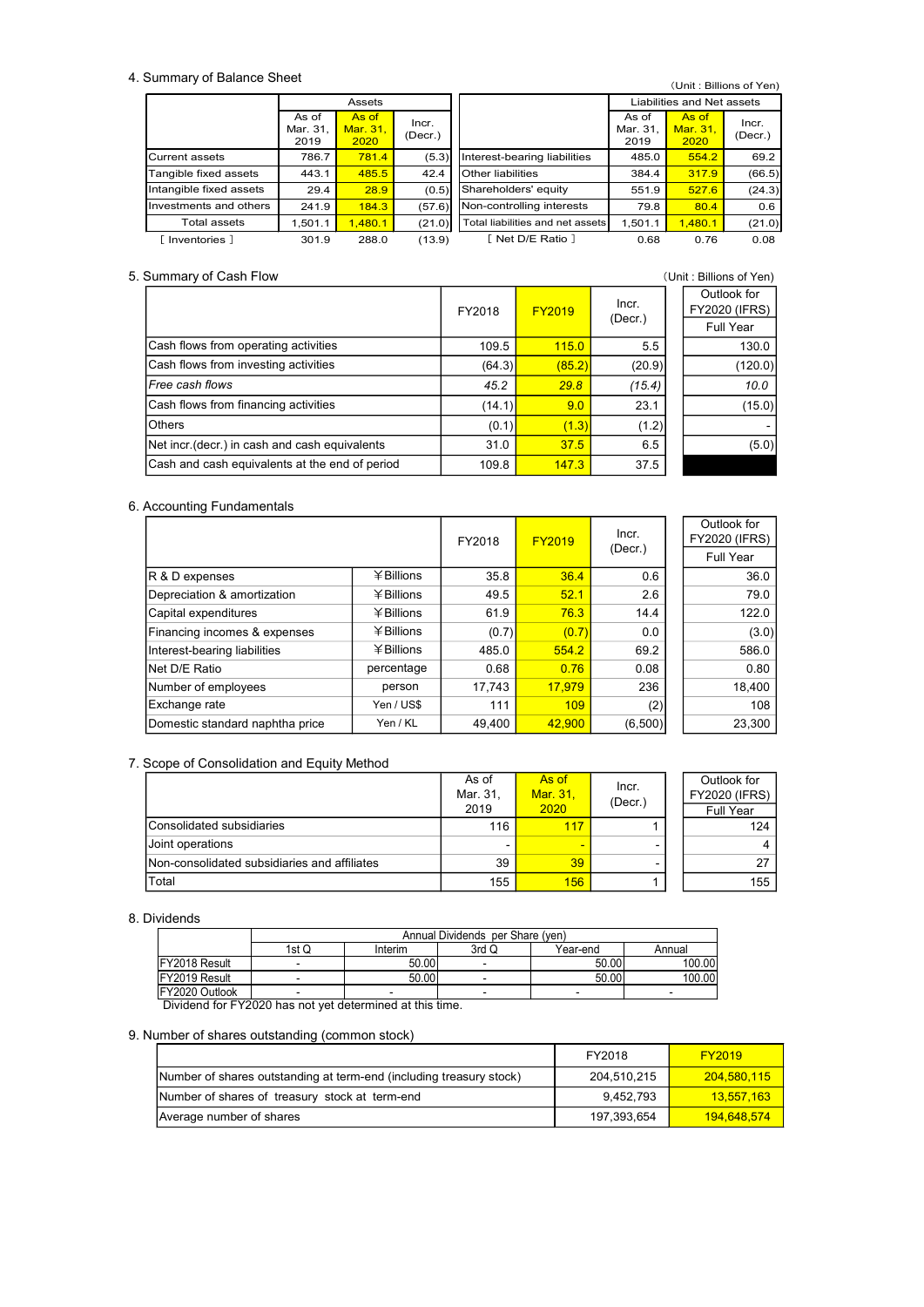# 1. Operating Results

# (1) Overview

In the fiscal period under review (the twelve-month period from Apr 1, 2019 to March 31, 2020, hereinafter the "fiscal 2019"), the economy of the United States enjoyed constant recovery. On the other hand, the state of trade policy in the United States, the Chinese economy's deceleration and geopolitical risks remained unsettled, and careful attention was paid to fluctuations in the global economy. In addition, there was a large impact in the fourth quarter from the spread of the coronavirus.

In Japan, although the economy continued to gradually recover amid improvements in employment and incomes, the outlook appears more uncertain and stagnant due mainly to the impact of the spread of the coronavirus going forward.

In the domestic chemical industry, despite fluctuations in naphtha prices, naphtha crackers operated at a consistently high capacity on the back of firm domestic demand until the spread of the coronavirus, which, in turn, caused facility utilization to decline toward the end of the fiscal year.

Under these circumstances, based on the 2025 Long-Term Business Plan, the Mitsui Chemicals Group (hereafter "the Group") worked for business expansion and growth in the three business domains—Mobility, Health Care, and Food & Packaging—while also creating and developing Next Generation Business and further enhancing competitiveness in the area of Basic Materials.

In Mobility, there has been an expansion in new needs, particularly for lightweight, electric-powered and more comfortable products in the automotive and ICT industries. The Group's first production base in Europe for polypropylene compounds used in automotive bumpers have been built and currently preparing towards operating production. In addition, the Group also built and began operating production bases in the United States and Japan for Long glass fiber reinforced polypropylene, a material that when used in place of metal for back doors and other parts reduces vehicle weight. Also, the Group worked to enhance its ability to offer customer-driven solutions with ARRK Corporation, a global development support company that was made into a consolidated subsidiary in January 2018.

In Health Care, in line with declining birthrates and aging populations in advanced countries and growing economies in emerging markets, health consciousness is rising and individual wants and needs are diversifying. Sales of our ophthalmic lens materials, which boast the largest share of the global market, remained healthy, and the Group worked to expand their use in China and India. In nonwoven fabrics, the Group applied the technologies it has developed in hygiene materials to industrial materials and boosted the capabilities of its nano-nonwoven fibers for filters and other products.

In Food & Packaging, food security is becoming a major social issue as the global population continues to grow. With standards of living in Asia rising, the packaging field is seeing growing needs for more highly functional products with a smaller environmental footprint. In performance films and sheets, construction of a new plant finished in Taiwan, a major source of demand. The new facilities produce ICROS™ Tape, which commands the largest share of the global market for protective tape used in semiconductor manufacturing processes, increasing supply capacity 1.5 times. In agrochemicals, the Group completed the registration process and made its first shipments of Dinotefuran in Brazil, thereby accelerating the global expansion of the agrochemical business.

In Basic Materials, which is centered on petrochemicals and basic chemicals, the Group provides materials to various manufacturing fields, including automobiles, residences, consumer electronics, infrastructure and packaging. In fiscal 2019, the Group continued to strengthen competitiveness mainly by expanding its lineup of differentiated products and through local production for local consumption, despite the effects of fluctuations in oversea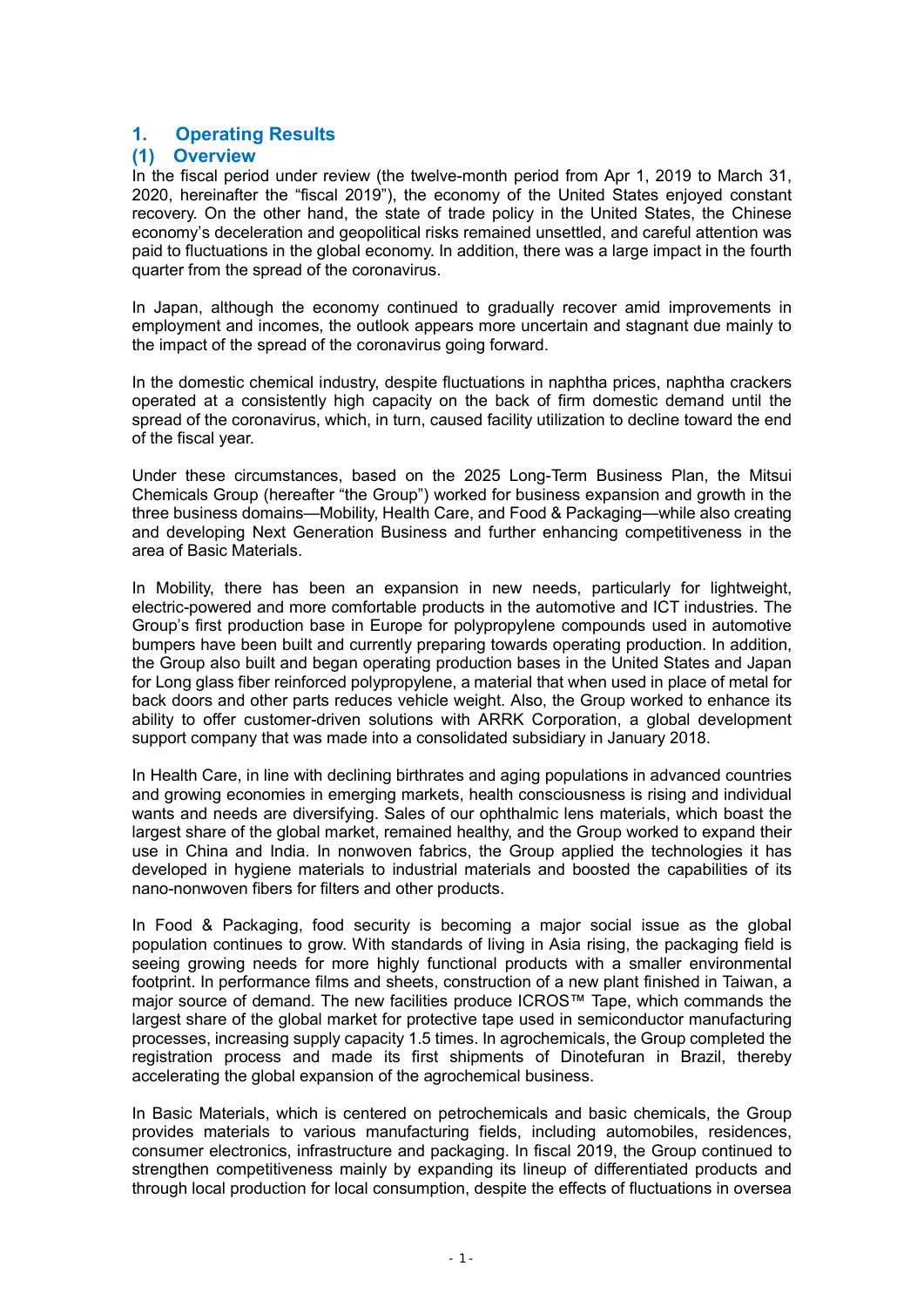market and the impact of typhoons.

Moreover, the spread of the coronavirus has put a damper on sales in each segment. The Group continues to minimize negative impact on profit and loss by shrinking inventory and reducing fixed costs. The status of other responses is as follows.

1. Measures taken to ensure the health and safety of customers and employees from the perspective of maintaining functions for preventing the spread of infection and continuing business

Mitsui Chemicals (hereafter "the Company") instituted teleworking as a general rule at its headquarters from March 4th and at its other locations (including plants and research labs) from April 8th. In addition, for operations that are necessary to maintain business functions and can only be done at the workplace, the Company is taking such measures as staggering work times, ensuring thorough handwashing, and requiring masks to be worn.

2. Operational status of main business locations (suspension of operations at plants, impact on sales and production activities, and outlook on reopenings at the time of disclosure)

The Company's main manufacturing facilities located at each business location have partially reduced production due to a decrease in demand caused by the spread of the coronavirus.

3. Production and supply status of major products (inventory status, procurement status of components, securement of alternative methods, and outlook)

Each segment has been impacted by a decrease in sales, but the Company is working collaboratively and sharing information with customers as well as thoroughly and properly managing inventory by flexibly adjusting production based on current demand forecasts. In addition, at present, there has been no major disruption in the procurement of raw materials for major products.

4. Customer trends (trends in orders, and outlook)

In the automotive field, some of the major customers for our main products appear to have scaled back production. The Company will continue to carefully monitor the situation to minimize the impact.

|                      |                  |                         |                        | (Billions of Yen)                                 |
|----------------------|------------------|-------------------------|------------------------|---------------------------------------------------|
|                      | <b>Net Sales</b> | <b>Operating Income</b> | <b>Ordinary Income</b> | <b>Profit Attributable</b><br>to Owners of Parent |
| Fiscal 2019          | 1,339.0          | 71.6                    | 65.5                   | 37.9                                              |
| Previous fiscal year | 1,482.9          | 93.4                    | 103.0                  | 76.1                                              |
| Change               | (143.9)          | (21.8)                  | (37.5)                 | (38.2)                                            |
| Change (%)           | (9.7)            | (23.3)                  | (36.4)                 | (50.1)                                            |

The Group reported the following operating results for fiscal 2019.

Net Sales decreased 143.9 billion yen, or 9.7%, compared with the previous fiscal year to 1,339.0 billion yen. This was mainly attributable to decrease in sales prices due to the fall in naphtha and other raw materials and fuel prices, in addition to decrease in sales resulting from the spread of coronavirus.

Net sales overseas were 607.4 billion yen, an increase of 0.1% compared with the previous fiscal year to 45.4% in the total net sales.

Operating income was 71.6 billion yen, a decrease of 21.8 billion yen or 23.3% year on year. This result was due to unfavorable terms of trade in addition to decrease in sales resulting from the spread of coronavirus and increase of fixed costs.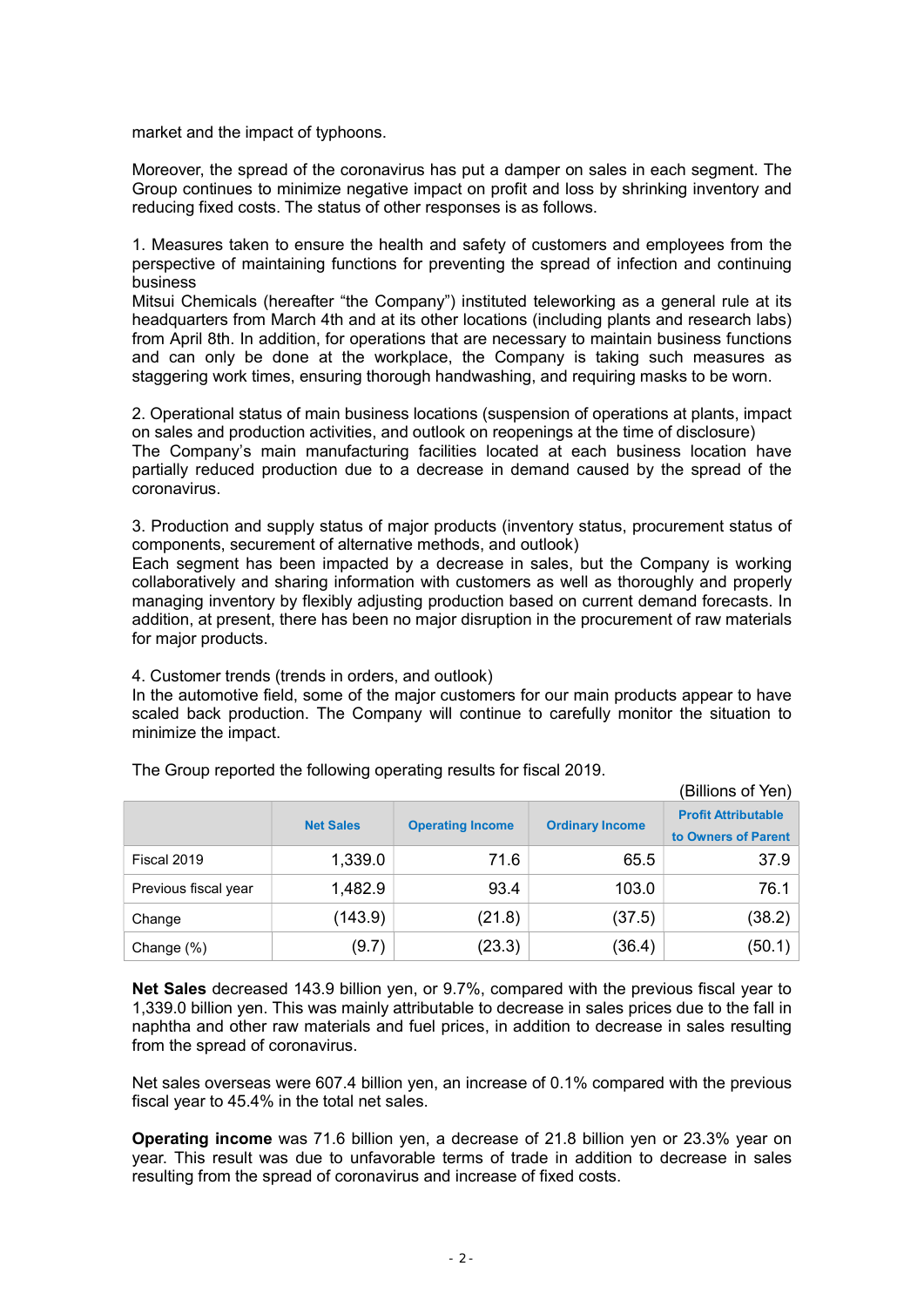Ordinary income was 65.5 billion yen, decreased 37.5 billion yen or 36.4% year on year. This result was due to decrease of operating income and share of profit of entities accounted for using equity method.

Extraordinary income and losses improved 0.7 billion yen year on year to 3.0 billion yen profit. This result was due to gain on contribution of securities to retirement benefit trust, in spite of a loss on valuation of investments in capital from operational stagnation of Nghi Son Refinery and Petrochemical LCC, of which the Company has invested.

As a result of the aforementioned factors, profit before income taxes amounted to 68.5 billion yen, a decrease of 36.8 billion yen, or 35.0% year on year.

Total income taxes was 22.2 billion yen, increased 3.4 billion yen year on year. This was due to reversal of certain deferred tax assets, after anticipating its excess once the effects of the coronavirus have been factored into future plans.

Profit attributable to owners of parent after accounting for income taxes and non-controlling interests was 37.9 billion yen, a decrease of 38.2 billion yen, or 50.1% compared with the previous fiscal year. Earnings per share for the period were 194.94 yen.

### (2) Results by Business Segment

The status of each segment during fiscal 2019 is as follows.

### **Mobility**

Net sales decreased 27.8 billion yen compared with the previous fiscal year to 367.6 billion yen and comprised 27% of total sales. Operating income decreased 3.5 billion yen to 39.2 billion yen year on year. The decrease in income was due slowing demand for automobile.

In elastomers, which are primarily used in automotive components and as resin modifiers, sales were affected by slowing demand mainly in Asia.

In performance compounds, sales were affected by deceleration of automotive production in the United States, Europe and China.

In **performance polymers**, the Group captured demand and sales remained healthy. despite the demand for information communication technology (ICT) - related products were stagnating in general.

In overseas **polypropylene compound** businesses, the Group was affected by deceleration of global automotive production, in addition to the spread of coronavirus.

In solution business, sales remained healthy as the Group captured demand for the development of products for Japanese customers, while demand was declining in Europe.

### Health Care

Net sales decreased 3.6 billion yen year on year to 143.0 billion yen and comprised 11% of total sales. On the other hand, operating income increased 0.2 billion yen to 13.8 billion yen, mainly due to increase of sales volume, despite of increasing fixed costs.

In vision care materials, sales of ophthalmic lens materials were firm.

In nonwoven fabrics, sales volume stayed around the same level as the same period of the previous fiscal year.

In dental materials, sales were generally stable, however some regions were affected by coronavirus.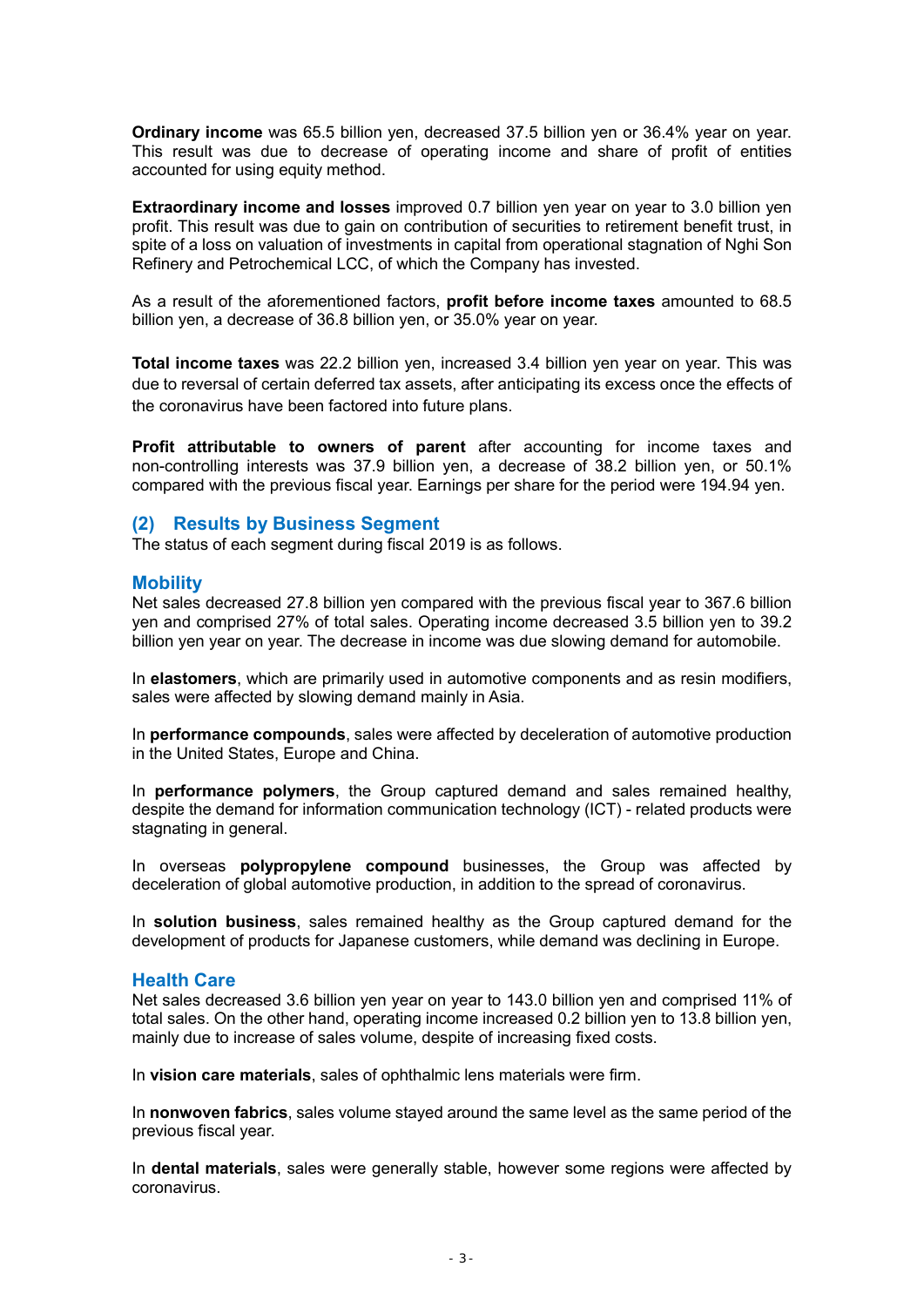# Food & Packaging

Net sales decreased 5.6 billion yen compared with the previous fiscal year to 193.8 billion yen and comprised 15% of total sales. On the other hand, operating income increased 0.3 billion yen to 18.1 billion yen year on year, due to favorable terms of trade, despite of increasing fixed costs.

In coatings & engineering materials, profits were impacted by decrease of fixed costs and favorable terms of trade, despite of decreasing sales volume.

In performance films and sheets, sales were firm in industrial films and sheets, although sales volume decreased in the area of packaging films.

In agrochemicals, sales volume decreased.

### Basic Materials

Net sales decreased 99.6 billion yen compared with the previous fiscal year to 616.9 billion yen and accounted for 46% of total sales. Operating income decreased 19.1 billion yen to 8.7 billion yen, due to the effect of oversea market.

Naphtha cracker operating rates were lower than the previous fiscal year due to facility defects at Ichihara Works and typhoons. Performances of polyethylene and polypropylene were affected by slowing demand for the packaging products, in addition to decreasing inbound demand due to the spread of coronavirus.

In olefins and phenols, oversea market was at lower level than the previous fiscal year.

### **Others**

Net sales decreased 7.3 billion yen to 17.7 billion yen, comprised 1% of total sales. Operating loss was 2.0 billion yen, increase of 0.6 billion yen compared to the previous year.

# 2. Financial Position

### (1) Status of Assets, Liabilities and Net Assets

Total assets at the end of fiscal year stood at 1,480.1 billion yen, a decrease of 21.0 billion yen compared with the end of the previous fiscal year.

Total liabilities at the end of fiscal year increased 2.7 billion yen compared with the previous fiscal year-end to 872.1 billion yen. Interest-bearing debt amounted to 554.2 billion yen, an increase of 69.2 billion yen compared with the previous fiscal year-end. As a result, the interest-bearing debt ratio was 37.4%, an increase of 5.1 percentage point.

Net assets totaled 608.0 billion yen, a decrease of 23.7 billion yen compared with the previous fiscal year-end. The ratio of shareholders' equity to total assets was 35.6%, 1.2 percentage point decrease from the previous fiscal year-end.

Accounting for the aforementioned factors, the net debt-equity ratio stood at 0.76 at the end of the fiscal year, 0.08 point increase from the previous fiscal year-end.

For overseas consolidated subsidiaries following International Financial Reporting Standard (IFRS) and US GAAP, IFRS 16 – Leases and ASC Topic842 – Leases were applied from the first quarter. As a result, the closing balance of lease assets and leases liabilities have increased.

# (2) Cash Flow Status

Cash and cash equivalents (hereafter called "cash") increased 37.5 billion yen to 147.3 billion yen as of the end of this fiscal year compared with the previous fiscal year-end.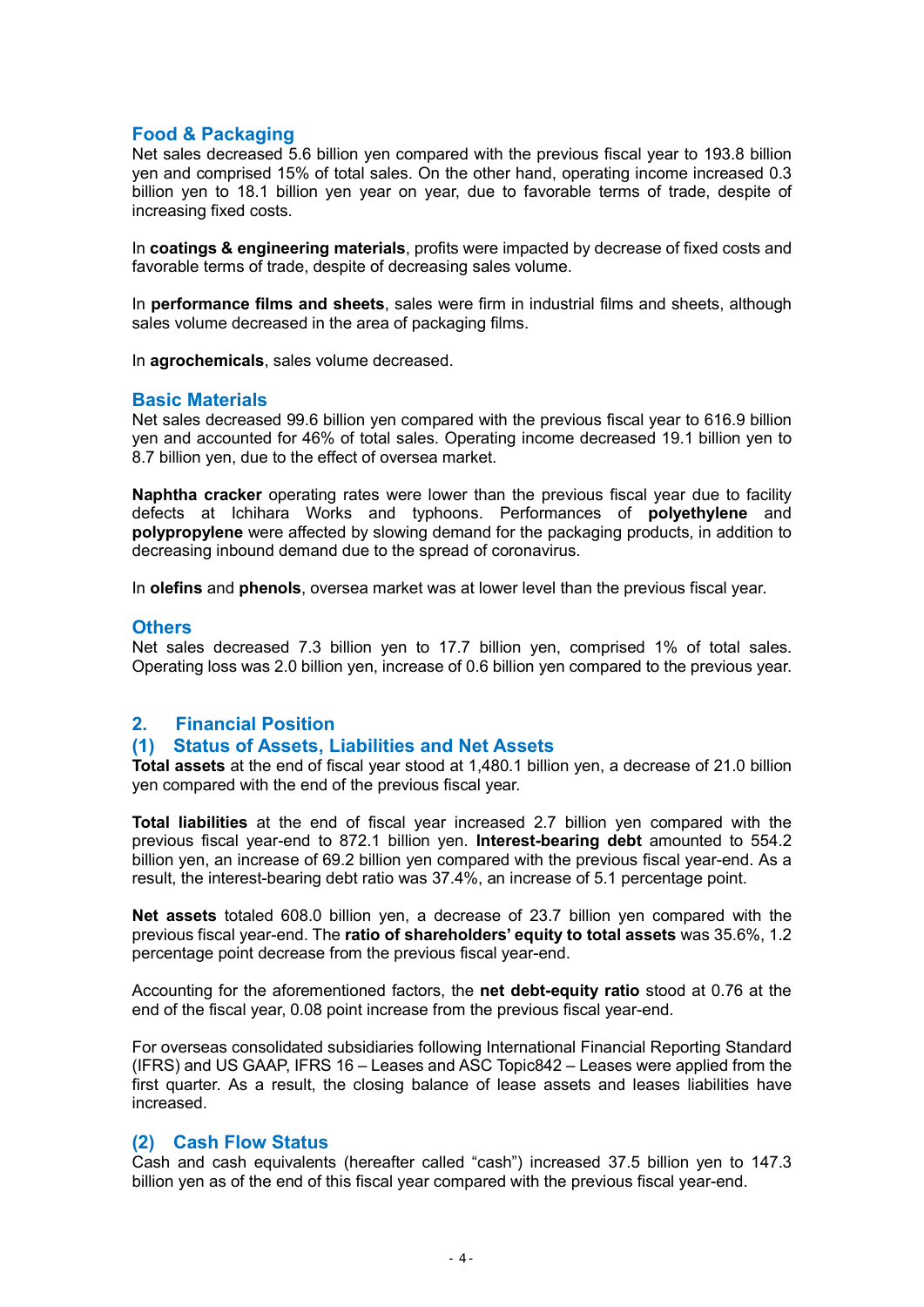### Cash Flows from Operating Activities

Net cash provided by operating activities increased 5.5 billion yen to 115.0 billion yen due to improvement of working capital.

### Cash Flows from Investing Activities

Net cash used in investing activities increased 20.9 billion yen compared with the previous fiscal year to 85.2 billion yen, mainly due to increase of cash outflows from capital expenditure.

### Cash Flows from Financing Activities

Net cash used in financing activities increased 23.1 billion yen compared with the previous fiscal year to 9.0 billion yen due primarily to increase of cash inflows from issuing commercial papers.

In addition, the Company signed a 20 billion yen-syndicate loan agreement in March 2020 while taking other measures aimed at ensuring long-term, stable fund procurement. Furthermore, the Company secured sufficient liquidity supported by commitment lines offered by multiple financial institutions, with a total unused loan facility of 40.0 billion yen. The Company is currently engaged in negotiation with financial institutions to raise these commitment lines to ensure its worst-case scenario preparedness, assuming that the economic impact of the coronavirus continues for a longer period of time and results in even more serious conditions.

# (3) Trends in Cash Flow Indicators

|                                                           | <b>FY2015</b><br>(As of March<br>31, 2016) | <b>FY2016</b><br>(As of March<br>31, 2017) | <b>FY2017</b><br>(As of March<br>31, 2018) | <b>FY2018</b><br>(As of March<br>31, 2019) | <b>FY2019</b><br>(As of March<br>31, 2020) |
|-----------------------------------------------------------|--------------------------------------------|--------------------------------------------|--------------------------------------------|--------------------------------------------|--------------------------------------------|
| Shareholders' Equity<br>Ratio (%)                         | 30.3                                       | 33.9                                       | 35.7                                       | 36.8                                       | 35.6                                       |
| Shareholders' Equity Ratio on<br>a Market Value Basis (%) | 29.8                                       | 41.5                                       | 46.6                                       | 34.7                                       | 26.5                                       |
| Ratio of Interest-bearing Debt<br>to Cash Flows           | 3.2                                        | 4.4                                        | 5.6                                        | 4.4                                        | 4.8                                        |
| <b>Interest Coverage</b><br>Ratio (Times)                 | 20.7                                       | 17.3                                       | 14.8                                       | 19.9                                       | 20.8                                       |

Notes:

- Shareholders' Equity Ratio: Shareholders' equity to total assets.

- Shareholders' Equity Ratio on a Market Value Basis: Market capitalization to total assets.

- Ratio of Interest-bearing Debt to Cash Flows: Interest-bearing debt to cash flows.

- Interest Coverage Ratio: Cash flows to interest paid.

- Each of the indicators was calculated using consolidated financial figures.

- The market capitalization was calculated by multiplying the closing share price as of the end of the period with the number of shares outstanding (excluding treasury stock).

- Operating cash flow figures have been used for cash flow calculations.

- Interest-bearing debt is the portion of total debt booked on the consolidated balance sheet on which interest is being paid. Interest paid is the amount of interest paid as reported in the consolidated statements of cash flows.

# 3. Outlook for Fiscal 2020 (Year Ending March 31, 2021) (1) Overall of Financial Outlook for Fiscal 2020

In fiscal 2020, the global economy is expected to see a drastic shrink in economic activity due to the global spread of the coronavirus. It is anticipated that growth rates in some countries and regions could fall significantly short of the levels seen during the worldwide recession triggered by the Lehman Brothers bankruptcy.

The domestic economy is likewise expected to see a major decline in activity due to the coronavirus and, therefore, the continuation of the extremely harsh conditions.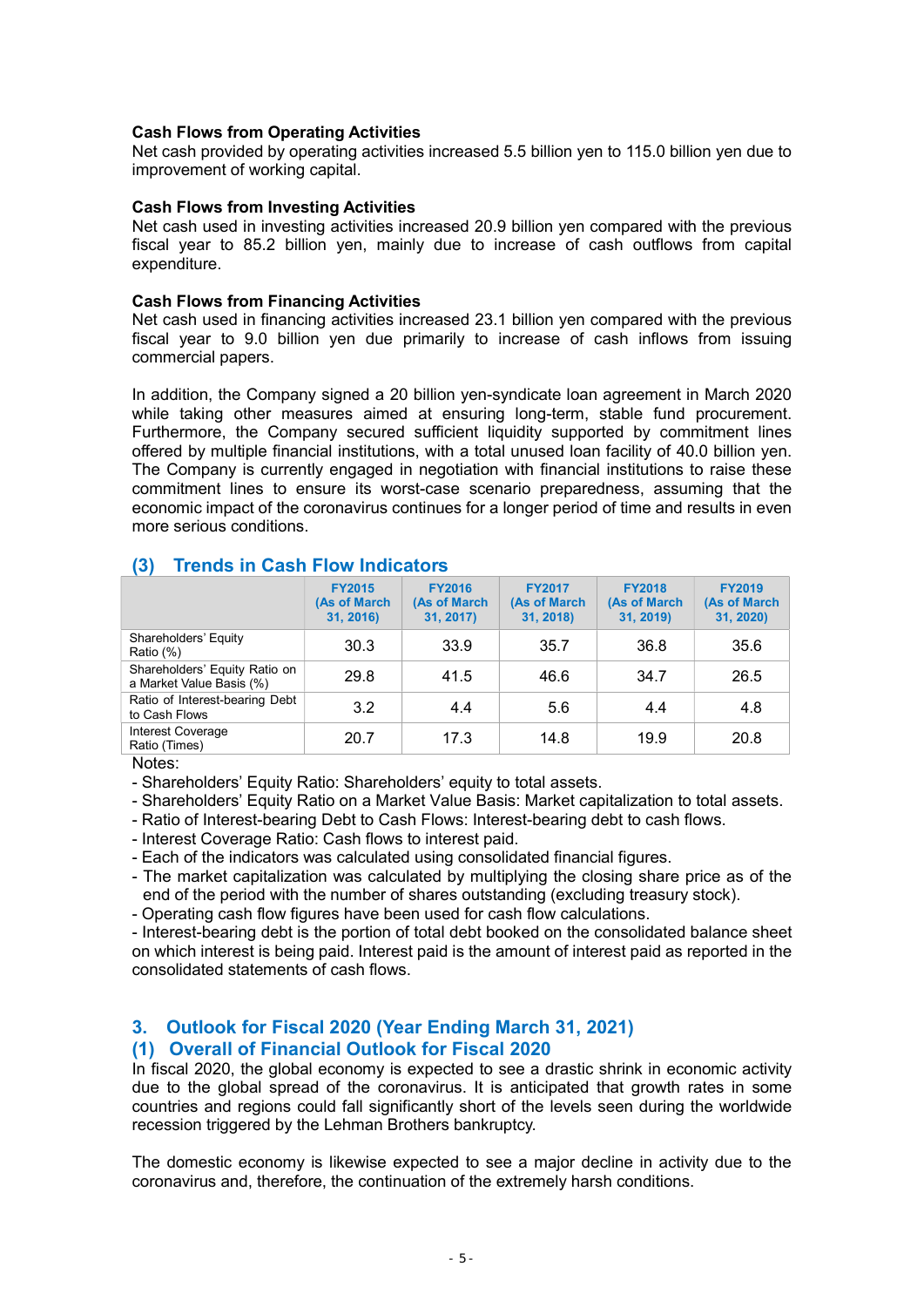In the chemical industry, the extremely harsh economic environment in countries worldwide will result in a decrease in demand and fluctuations in naphtha prices and other chemical products, requiring that chemical companies to pay close attention to these factors.

Under these conditions, the Group forecasts its business performance and earnings growth for fiscal 2020 as follows.

Furthermore, the Group plans to voluntarily adopt International Financial Reporting Standards (IFRS) from the first quarter of fiscal 2020. The following forecasts have therefore been created based on IFRS.

The forecasts are also created based on the assumption that the impact of the coronavirus will cause sales to decrease for each segment through the entire first half of the fiscal year and thereafter demand will gradually recover and naphtha prices will significantly drop.

In addition, actual results may differ depending on whether the infection will further spread or settles down. The Group will promptly disclose in case any revision is required.

(Billions of Yen)

|           | <b>Sales Revenue</b> | <b>Operating Income</b><br>before Special<br><b>Items</b> | <b>Operating Income</b> | <b>Net Income</b><br><b>Attributable to</b><br><b>Owners of the</b><br><b>Parent</b> |
|-----------|----------------------|-----------------------------------------------------------|-------------------------|--------------------------------------------------------------------------------------|
| Full Year | 1,145.0              | 35.0                                                      | 37.0                    | 20.0                                                                                 |

Outlook above are based on the following assumptions:

a) Exchange rate for the full year is 108 yen/US\$

b) Average price of domestic naphtha is 23,300 yen /kl

c) "Operating income before special items" is operating income excluding non-recurring items (loss due to shrinkage and withdrawal of business, etc.).

# (2) Outlook by FY2020 Business Segment

Outlook by FY2020 business segment is as follows.

(Billions of Yen)

|                   | <b>Net Sales</b> |                    |                            |                                  |               |                          |              |  |  |  |  |  |
|-------------------|------------------|--------------------|----------------------------|----------------------------------|---------------|--------------------------|--------------|--|--|--|--|--|
|                   | <b>Mobility</b>  | <b>Health Care</b> | Food &<br><b>Packaging</b> | <b>Basic</b><br><b>Materials</b> | <b>Others</b> | <b>Adjust-</b><br>ment   | <b>Total</b> |  |  |  |  |  |
| <b>IFull Year</b> | 300.0            | 140.0              | 190.0                      | 500.0                            | 15.0          | $\overline{\phantom{0}}$ | 1,145.0      |  |  |  |  |  |

(Billions of Yen)

|                  |                 | <b>Operating Income (Loss)</b> |                            |                                  |               |                        |              |  |  |  |  |  |
|------------------|-----------------|--------------------------------|----------------------------|----------------------------------|---------------|------------------------|--------------|--|--|--|--|--|
|                  | <b>Mobility</b> | <b>Health Care</b>             | Food &<br><b>Packaging</b> | <b>Basic</b><br><b>Materials</b> | <b>Others</b> | <b>Adjust-</b><br>ment | <b>Total</b> |  |  |  |  |  |
| <b>Full Year</b> | 27.5            | 10.5                           | 16.0                       | (11.5)                           | (1.5)         | (6.0)                  | 35.0         |  |  |  |  |  |

# 4. Basic Policy on Appropriation of Profits, Cash Dividends for Fiscal 2019 and 2020 (Year Ending March 31, 2020 and March 31, 2021) (1) Basic Policy on Appropriation of Profits

In addition to continually raising dividends in line with performance trends, the Company will flexibly acquire treasury stock depending on the stock price and market environment. therefore to enhance returns to shareholders.

Specifically, the Company will aim to achieve a total return ratio of 30% or more.

Note: Total return ratio = (dividends paid + treasury stock acquired) / profit attributable to owners of parent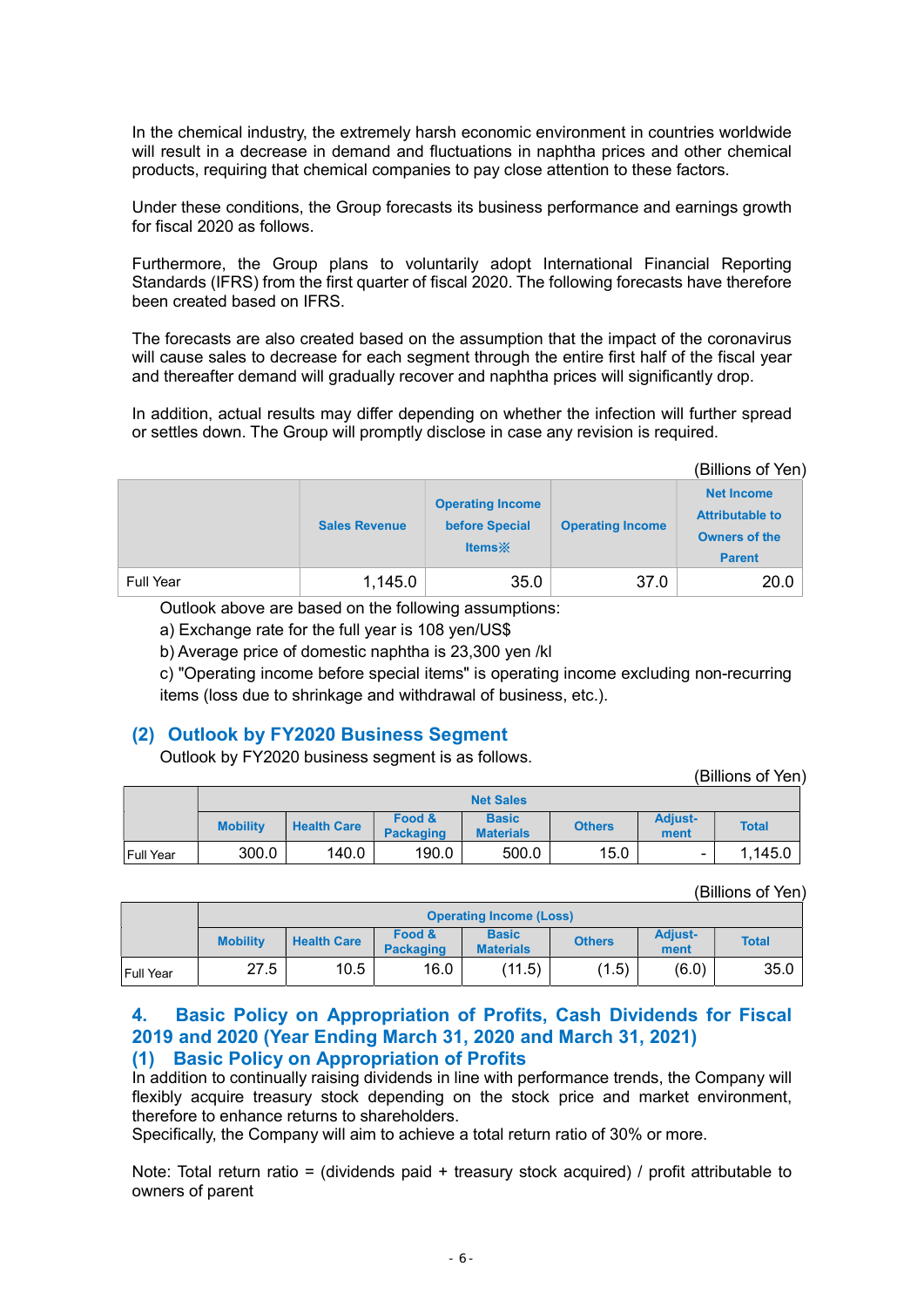# (2) Cash Dividends for Fiscal 2019 and 2020

Considering the recent business conditions, the Company plans to pay a year-end dividend of 50 yen per share in current fiscal year.

Because a 50 yen interim dividend was already paid out on December 3, 2019, dividends for the full fiscal year will total 100 yen per share.

For the purpose to enhance returns to shareholders, the Company acquired treasury stocks of 10.0 billion yen (resolution-base, completed on April 2, 2020), which resulted in the total return ratio to 77.2%.

Turning to dividends for the fiscal year ending March 31, 2021, as described in "3. Outlook for Fiscal 2020", the Company has not yet determined at this time due to extreme uncertainty of the impact of the coronavirus on the Company's business environment. An announcement will be made promptly once it becomes possible to determine a reliable forecast.

# 5. Concept for Selection of Accounting Standard

Based on the Group's development of global business activities, the Group plans to voluntarily adopt IFRS from the first quarter of fiscal 2020 for the purpose of improving international comparability of financial information in capital market and enhance its business management by unifying accounting standard across the Group.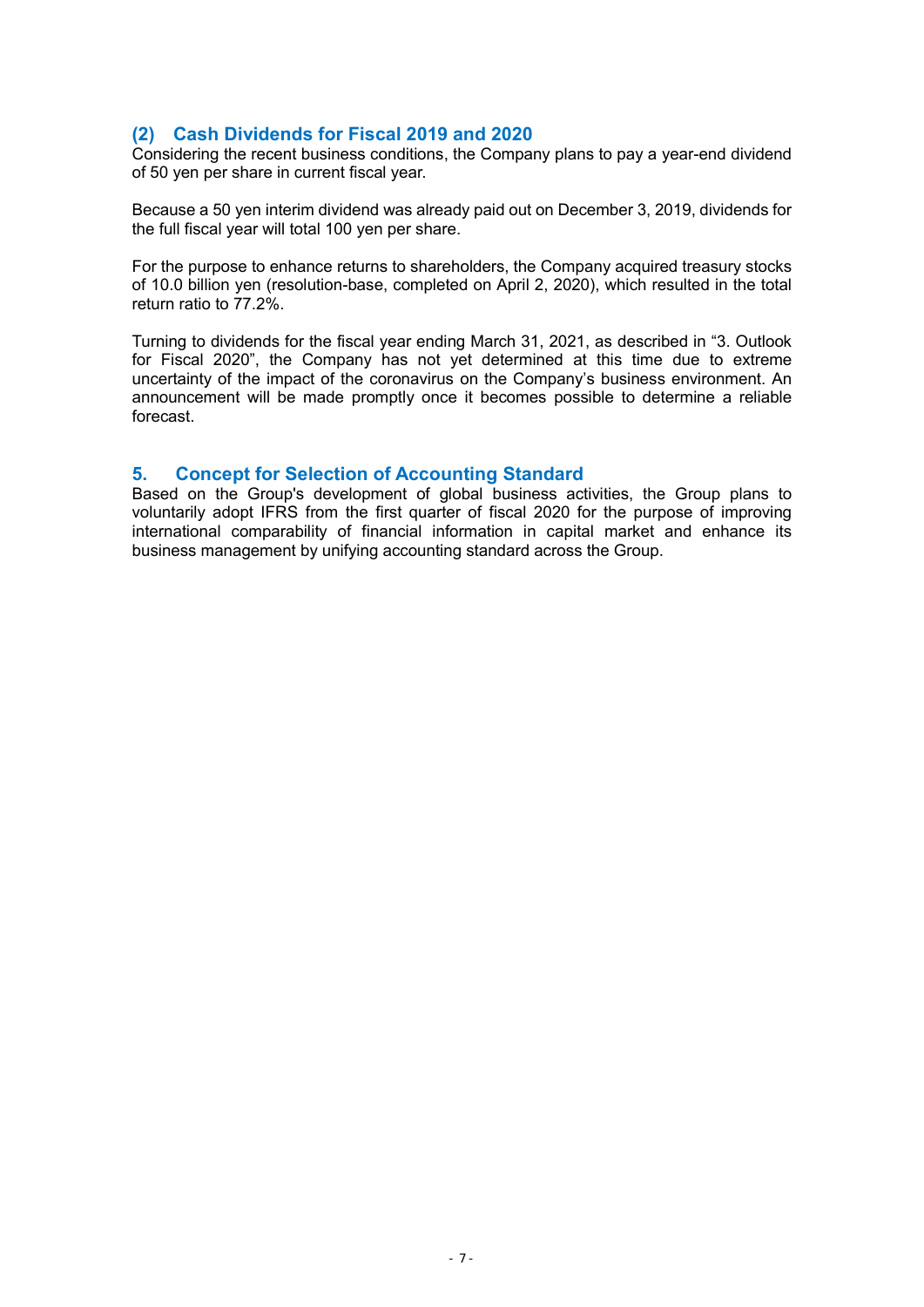# 6. Consolidated Balance sheets

|                                           | <b>Millions of yen</b> |                        |  |  |
|-------------------------------------------|------------------------|------------------------|--|--|
|                                           | <b>FY2018</b><br>As of | <b>FY2019</b><br>As of |  |  |
|                                           | March 31, 2019         | March 31, 2020         |  |  |
| <b>Assets</b><br><b>Current assets</b>    |                        |                        |  |  |
| Cash and deposits                         | 111,056                | 149,348                |  |  |
| Notes and accounts receivable-trade       | 310,591                | 275,332                |  |  |
| Inventories                               | 301,890                | 288,006                |  |  |
| Accounts receivable-other                 |                        |                        |  |  |
| Other                                     | 55,288<br>8,570        | 55,959<br>16,211       |  |  |
| Allowance for doubtful accounts           |                        |                        |  |  |
| <b>Total current assets</b>               | (718)<br>786,677       | (3,509)<br>781,347     |  |  |
| <b>Non-current assets</b>                 |                        |                        |  |  |
| Property, plant and equipment             |                        |                        |  |  |
| <b>Buildings and structures</b>           | 352,569                | 365,837                |  |  |
| Accumulated depreciation                  | (241, 112)             | (245, 922)             |  |  |
| Buildings and structures, net             | 111,457                | 119,915                |  |  |
| Machinery, equipment and vehicles         | 1,030,949              | 1,041,644              |  |  |
| Accumulated depreciation                  | (889, 978)             | (902, 136)             |  |  |
| Machinery, equipment and vehicles, net    | 140,971                | 139,508                |  |  |
| Land                                      | 156,556                | 156,646                |  |  |
| Construction in progress                  | 18,515                 | 29,910                 |  |  |
| Other                                     | 78,508                 | 103,134                |  |  |
| Accumulated depreciation                  | (62, 944)              | (63, 582)              |  |  |
| Other, net                                | 15,564                 | 39,552                 |  |  |
| Total property, plant and equipment       | 443,063                | 485,531                |  |  |
| Intangible assets                         |                        |                        |  |  |
| Goodwill<br>Other                         | 5,061                  | 4,412                  |  |  |
| <b>Total intangible assets</b>            | 24,324<br>29,385       | 24,529<br>28,941       |  |  |
| Investments and other assets              |                        |                        |  |  |
| Investment securities                     | 151,847                | 110,340                |  |  |
| Net defined benefit asset                 | 42,653                 | 36,084                 |  |  |
| Deferred tax assets                       | 11,386                 | 11,610                 |  |  |
| Other                                     | 38,511                 | 29,022                 |  |  |
| Allowance for doubtful accounts           | (2, 448)               | (2,808)                |  |  |
| <b>Total investments and other assets</b> | 241,949                | 184,248                |  |  |
| <b>Total non-current assets</b>           | 714,397                | 698,720                |  |  |
| <b>Total assets</b>                       | 1,501,074              | 1,480,067              |  |  |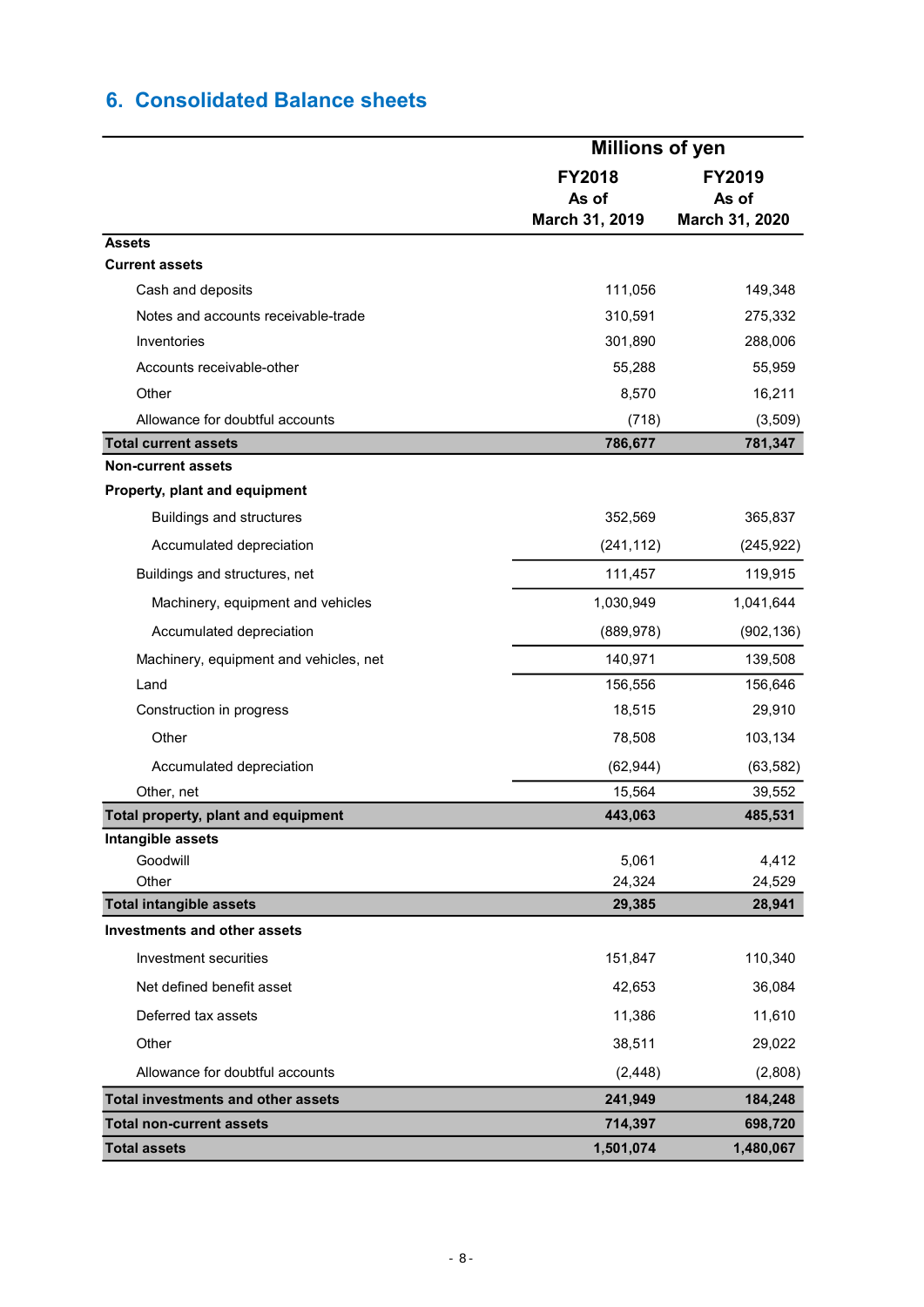|                                                       | <b>Millions of yen</b>                   |                                          |
|-------------------------------------------------------|------------------------------------------|------------------------------------------|
|                                                       | <b>FY2018</b><br>As of<br>March 31, 2019 | <b>FY2019</b><br>As of<br>March 31, 2020 |
| <b>Liabilities</b>                                    |                                          |                                          |
| <b>Current liabilities</b>                            |                                          |                                          |
| Notes and accounts payable-trade                      | 163,908                                  | 128,458                                  |
| Short-term loans payable                              | 92,733                                   | 106,040                                  |
| Current portion of long-term loans payable            | 57,571                                   | 42,186                                   |
| Commercial papers                                     | 10,000                                   | 60,000                                   |
| Current portion of bonds                              | 426                                      | 10,426                                   |
| Accounts payable-other                                | 79,245                                   | 78,165                                   |
| Income taxes payable                                  | 9,372                                    | 5,383                                    |
| Provision for directors' bonuses                      | 175                                      | 241                                      |
| Provision for repairs                                 | 13,089                                   | 10,666                                   |
| Asset retirement obligations                          | 5                                        |                                          |
| Other                                                 | 32,234                                   | 36,933                                   |
| <b>Total current liabilities</b>                      | 458,758                                  | 478,498                                  |
| <b>Non-current liabilities</b>                        |                                          |                                          |
| Bonds payable                                         | 66,438                                   | 76,012                                   |
| Long-term loans payable                               | 254,850                                  | 233,775                                  |
| Lease obligations                                     | 2,803                                    | 22,564                                   |
| Deferred tax liabilities                              | 11,471                                   | 14,553                                   |
| Provision for directors' retirement benefits          | 243                                      | 262                                      |
| Provision for repairs                                 | 2,682                                    | 5,626                                    |
| Provision for environmental measures                  | 551                                      | 410                                      |
| Net defined benefit liability                         | 56,428                                   | 26,350                                   |
| Asset retirement obligations                          | 3,203                                    | 3,165                                    |
| Other                                                 | 11,908                                   | 10,831                                   |
| <b>Total non-current liabilities</b>                  | 410,577                                  | 393,548                                  |
| <b>Total liabilities</b>                              | 869,335                                  | 872,046                                  |
| <b>Net assets</b>                                     |                                          |                                          |
| <b>Shareholders' equity</b>                           |                                          |                                          |
| Capital stock                                         | 125,205                                  | 125,298                                  |
| Capital surplus                                       | 89,406                                   | 89,514                                   |
| Retained earnings                                     | 348,202                                  | 366,330                                  |
| Treasury stock<br><b>Total shareholders' equity</b>   | (29, 869)<br>532,944                     | (39, 254)<br>541,888                     |
| Accumulated other comprehensive income                |                                          |                                          |
|                                                       |                                          |                                          |
| Valuation difference on available-for-sale securities | 21,421                                   | 1,495                                    |
| Deferred gains or losses on hedges                    | (3)                                      | 5                                        |
| Foreign currency translation adjustments              | 4,195                                    | (2, 188)                                 |
| Remeasurements of defined benefit plans               | (6, 642)                                 | (13, 611)                                |
| Total accumulated other comprehensive income          | 18,971                                   | (14, 299)                                |
| <b>Non-controlling interests</b>                      | 79,824                                   | 80,432                                   |
| <b>Total net assets</b>                               | 631,739                                  | 608,021                                  |
| <b>Total liabilities and net assets</b>               | 1,501,074                                | 1,480,067                                |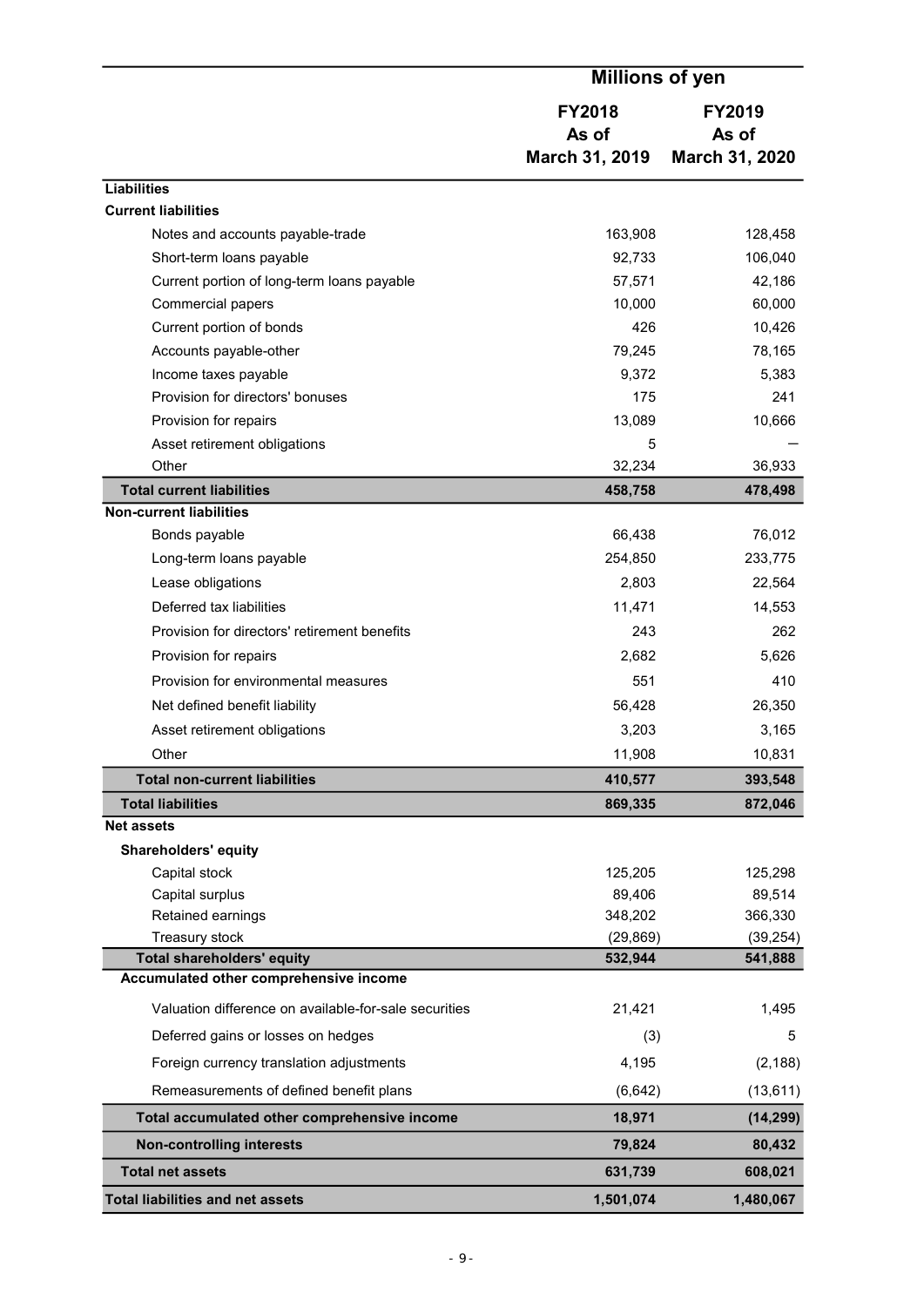# 7. Consolidated Income Statements and Consolidated Comprehensive Income Statements

| (Consolidated Income Statements)                               |                                    |                                    |
|----------------------------------------------------------------|------------------------------------|------------------------------------|
|                                                                | FY2018                             | Millions of yen<br>FY2019          |
|                                                                | April 1, 2018 to<br>March 31, 2019 | April 1, 2019 to<br>March 31, 2020 |
| <b>Net sales</b>                                               | 1,482,909                          | 1,338,987                          |
| Cost of sales                                                  | 1,166,577                          | 1,041,840                          |
| <b>Gross profit</b>                                            | 316,332                            | 297,147                            |
| Selling, general and administrative expenses                   | 222,905                            | 225,511                            |
| <b>Operating income</b>                                        | 93,427                             | 71,636                             |
| Non-operating income and expenses                              |                                    |                                    |
| Non-operating income                                           |                                    |                                    |
| Interest income                                                | 2,063                              | 2,334                              |
| Dividends income                                               | 2,799                              | 2,493                              |
| Share of profit of entities accounted for using equity method  | 10,807                             | 3,165                              |
| Rent income                                                    | 819                                | 783                                |
| Insurance income                                               | 419                                | 253                                |
| Other                                                          | 3,890                              | 3,246                              |
| <b>Total non-operating income</b>                              | 20,797                             | 12,274                             |
| <b>Non-operating expenses</b>                                  |                                    |                                    |
| Interest expenses                                              | 5,534                              | 5,501                              |
| Loss on suspension of operations                               | 893                                | 2,824                              |
| Foreign exchange losses                                        | 372                                | 3                                  |
| Provision of allowance for doubtful accounts                   | 17                                 | 2,707                              |
| Loss on disaster                                               | 786                                | 1,873                              |
| Other                                                          | 3,650                              | 5,485                              |
| <b>Total non-operating expenses</b>                            | 11,252                             | 18,393                             |
| <b>Ordinary income</b>                                         | 102,972                            | 65,517                             |
| <b>Extraordinary income and losses</b>                         |                                    |                                    |
| <b>Extraordinary income</b>                                    |                                    |                                    |
| Gain on sales of non-current assets                            | 79                                 | 453                                |
| Gain on sales of investment securities                         | 3,663                              | 192                                |
| Gain on transfer of business                                   | 743                                |                                    |
| Gain on contribution of securities to retirement benefit trust |                                    | 19,243                             |
| Insurance income                                               | 11,368                             | 4,916                              |
| <b>Total extraordinary income</b>                              | 15,853                             | 24,804                             |
| <b>Extraordinary losses</b>                                    |                                    |                                    |
| Loss on disposal of non-current assets                         | 4,352                              | 4.200                              |
| Loss on sales of non-current assets                            | 75                                 | 32                                 |
| Impairment loss                                                | 1,454                              | 2,508                              |
| Loss on restructuring of subsidiaries and affiliates           |                                    | 2,298                              |
| Loss on valuation of investment securities                     | 171                                | 24                                 |
| Loss on valuation of investments in capital                    |                                    | 12,105                             |
| Loss on sale of businesses                                     |                                    | 694                                |
| Loss on fire                                                   | 7,476                              |                                    |
| <b>Total extraordinary losses</b>                              | 13,528                             | 21,861                             |
| Profit (loss) before income taxes                              | 105,297                            | 68,460                             |
| Income taxes-current                                           | 18,879                             | 12,302                             |
| Income taxes-deferred<br><b>Total income taxes</b>             | (105)                              | 9,869                              |
| Profit (loss)                                                  | 18,774                             | 22,171                             |
| Profit (loss) attributable to non-controlling interests        | 86,523<br>10,408                   | 46,289<br>8,345                    |
| Profit (loss) attributable to owners of parent                 | 76,115                             | 37,944                             |
|                                                                |                                    |                                    |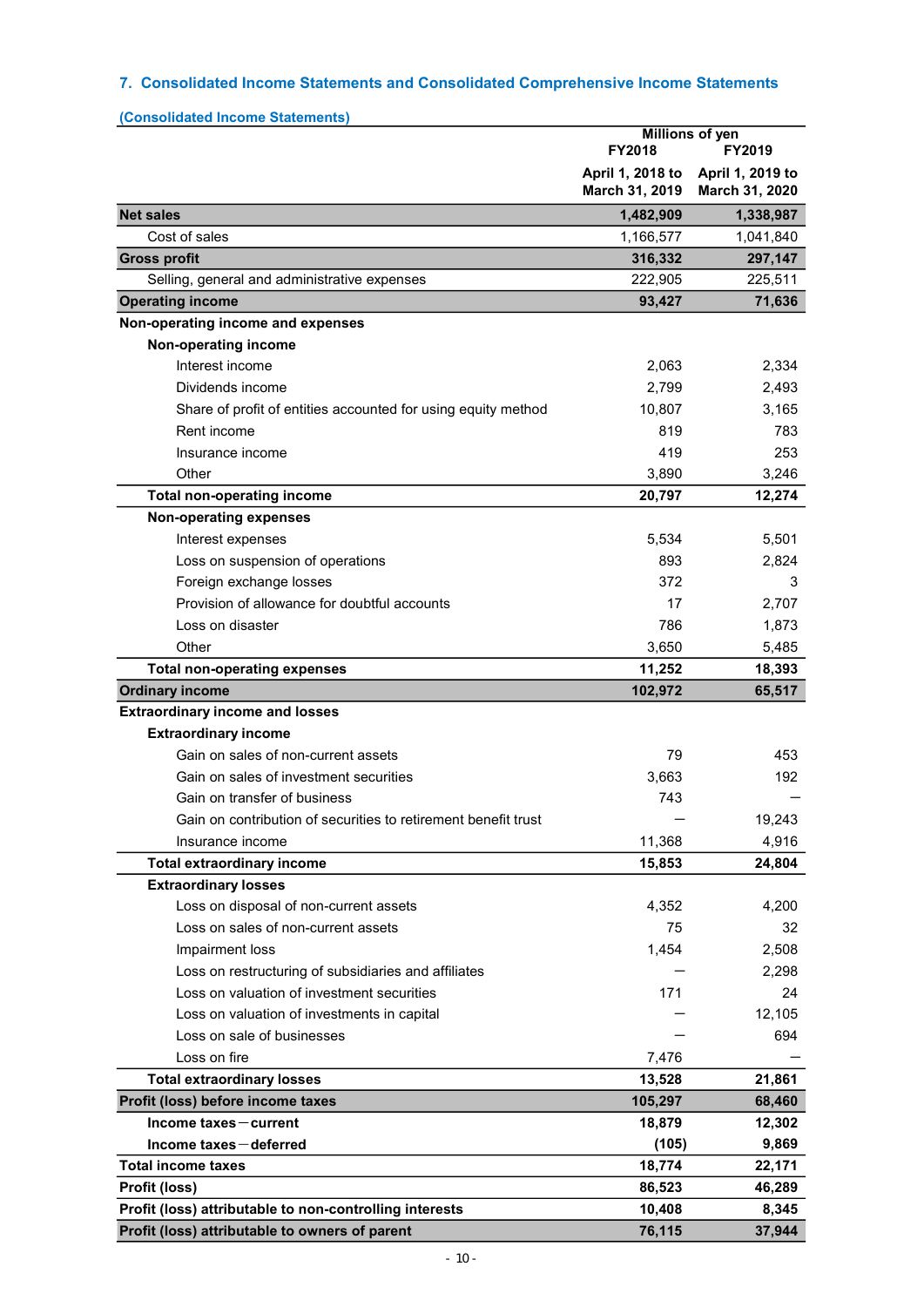|                                                                                      | Millions of yen                    |                                    |  |
|--------------------------------------------------------------------------------------|------------------------------------|------------------------------------|--|
|                                                                                      | <b>FY2018</b>                      | FY2019                             |  |
|                                                                                      | April 1, 2018 to<br>March 31, 2019 | April 1, 2019 to<br>March 31, 2020 |  |
| Profit (loss)                                                                        | 86,523                             | 46,289                             |  |
| Other comprehensive income (loss)                                                    |                                    |                                    |  |
| Valuation difference on available-for-sale securities                                | (5,581)                            | (19,991)                           |  |
| Deferred gains or losses on hedges                                                   | 4                                  | 11                                 |  |
| Foreign currency translation adjustment                                              | 1,632                              | (5,622)                            |  |
| Remeasurements of defined benefit plans                                              | (969)                              | (7,034)                            |  |
| Share of other comprehensive income of entities accounted for<br>using equity method | (2, 383)                           | (1,707)                            |  |
| Total other comprehensive income (loss)                                              | (7, 297)                           | (34, 343)                          |  |
| <b>Comprehensive income (loss)</b>                                                   | 79,226                             | 11,946                             |  |
| Comprehensive income (loss) attributable to                                          |                                    |                                    |  |
| Comprehensive income (loss) attributable to owners of parent                         | 69,109                             | 4,675                              |  |
| Comprehensive income (loss) attributable to non-controlling<br>interests             | 10,117                             | 7.271                              |  |

- 11 -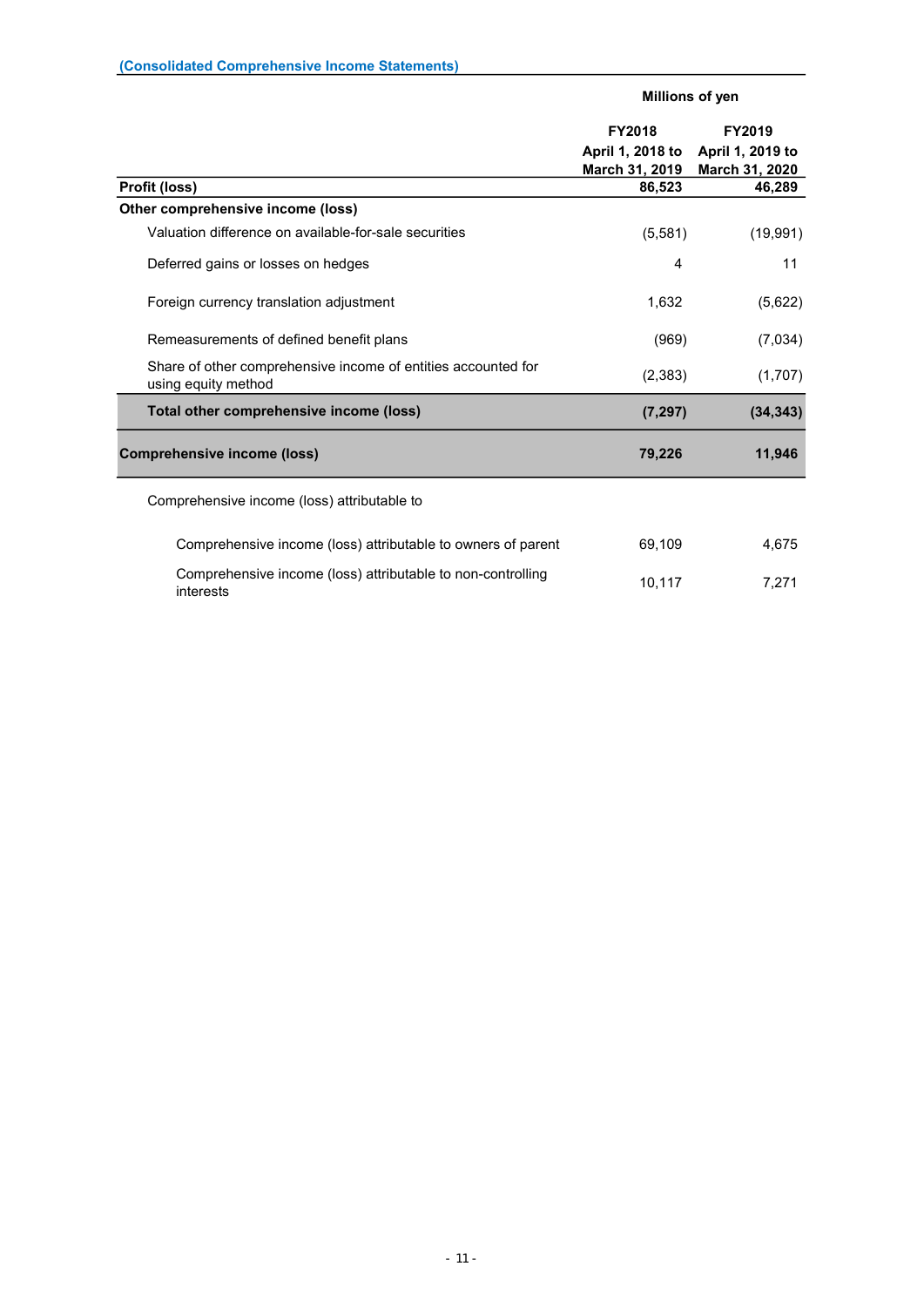# 8. Consolidated Statements of Cash Flows

|                                                                       | Millions of yen                    |                                    |  |
|-----------------------------------------------------------------------|------------------------------------|------------------------------------|--|
|                                                                       | <b>FY2018</b>                      | <b>FY2019</b>                      |  |
|                                                                       | April 1, 2018 to<br>March 31, 2019 | April 1, 2019 to<br>March 31, 2020 |  |
| Profit (loss) before income taxes                                     | 105,297                            | 68,460                             |  |
| Depreciation                                                          | 48,853                             | 51,464                             |  |
| Amortization of goodwill                                              | 651                                | 642                                |  |
| Impairment loss                                                       | 1,454                              | 2,508                              |  |
| Increase(decrease) in net defined benefit liability                   | 417                                | 1,534                              |  |
| Decrease (increase) in net defined benefit asset                      | (1,085)                            | 1,275                              |  |
| Increase (decrease) in allowance for doubtful accounts                | 97                                 | 3,159                              |  |
| Increase (decrease) in provision for repairs                          | (694)                              | 521                                |  |
| Increase (decrease) in provision for environmental measures           | (126)                              | (141)                              |  |
| Interest and dividend income                                          | (4,862)                            | (4,827)                            |  |
| Insurance income                                                      | (11, 787)                          | (5, 169)                           |  |
| Interest expenses                                                     | 5,534                              | 5,501                              |  |
| Share of (profit) loss of entities accounted for using equity method  | (10, 807)                          | (3, 165)                           |  |
| Loss (gain) on sales of investment securities                         | (3,650)                            | (187)                              |  |
| Loss (gain) on valuation of investment securities                     | 171                                | 24                                 |  |
| Loss (gain) on contribution of securities to retirement benefit trust |                                    | (19, 243)                          |  |
| Loss on valuation of investments in capital                           |                                    | 12,105                             |  |
| Loss on retirement of non-current assets                              | 1,050                              | 898                                |  |
| Loss (gain) on sales of non-current assets                            | (4)                                | (421)                              |  |
| Decrease (increase) in notes and accounts receivable - trade          | (3,255)                            | 33,033                             |  |
| Decrease (increase) in inventories                                    | (26, 629)                          | 11,255                             |  |
| Increase (decrease) in notes and accounts payable - trade             | 1,300                              | (34, 544)                          |  |
| Other, net                                                            | 9,870                              | 728                                |  |
| <b>Subtotal</b>                                                       | 111,795                            | 125,410                            |  |
| Interest and dividends income received                                | 8,975                              | 9,145                              |  |
| Interest expenses paid                                                | (5,507)                            | (5, 522)                           |  |
| Proceeds from insurance income                                        | 11,353                             | 5,169                              |  |
| Income taxes paid                                                     | (17, 124)                          | (19, 228)                          |  |
| Net cash provided by (used in) operating activities                   | 109,492                            | 114,974                            |  |
| Purchase of securities                                                |                                    | (5,000)                            |  |
| Purchase of property, plant and equipment                             | (53, 191)                          | (71, 896)                          |  |
| Proceeds from sales of property, plant and equipment                  | 4,016                              | 1,007                              |  |
| Purchase of intangible assets                                         | (2, 564)                           | (4, 446)                           |  |
| Purchase of investment securities                                     | (23, 952)                          | (1, 217)                           |  |
| Proceeds from sales and redemption of investment securities           | 9,434                              | 584                                |  |
| Proceeds from transfer of business                                    | 743                                |                                    |  |
| Purchase of long-term prepaid expenses                                | (189)                              | (734)                              |  |
| Payments of long-term loans receivable                                | (90)                               | (2, 175)                           |  |
| Other, net                                                            | 1,538                              | (1, 291)                           |  |
| Net cash provided by (used in) investing activities                   | (64, 255)                          | (85, 168)                          |  |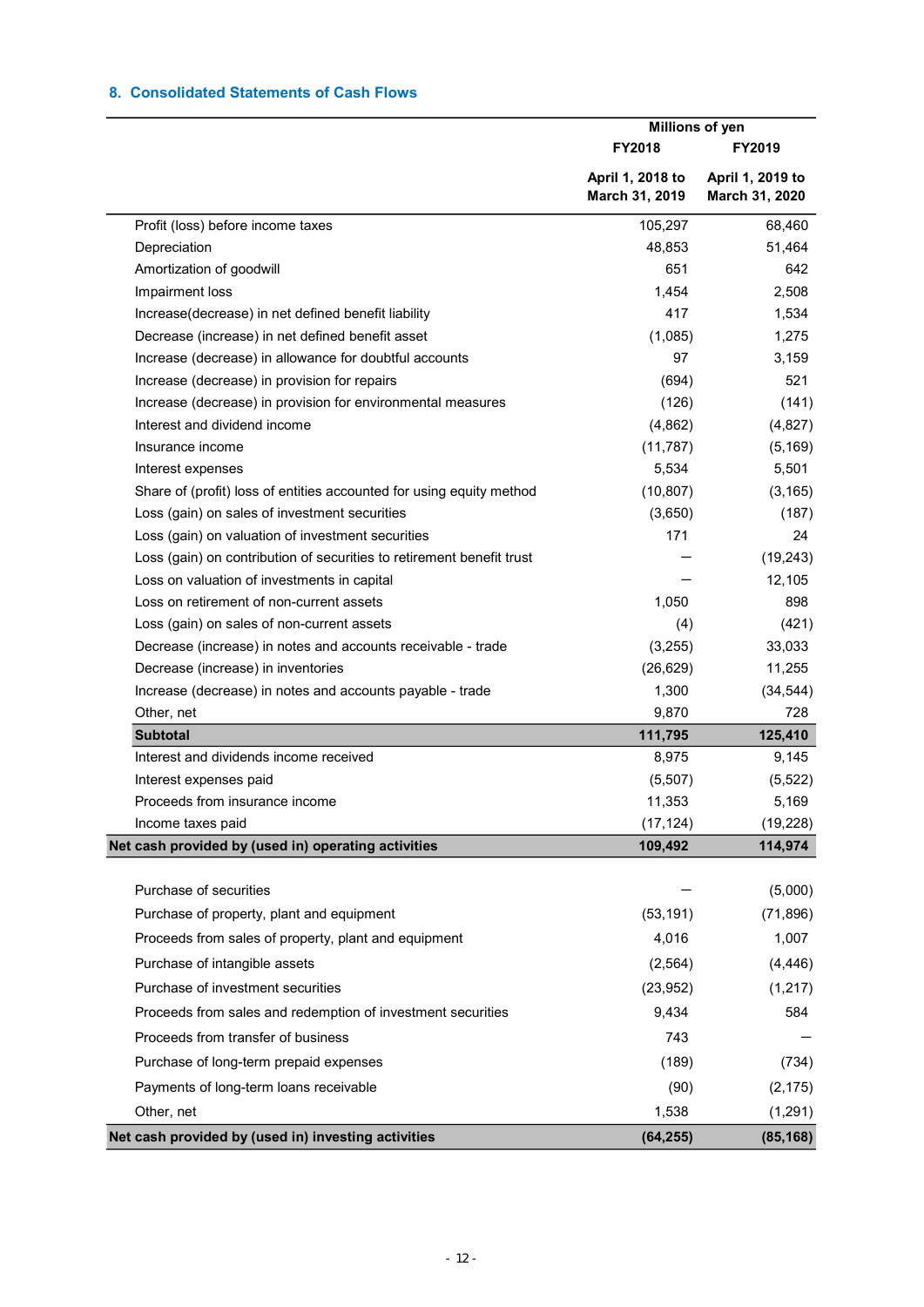|                                                              | Millions of yen  |                  |  |
|--------------------------------------------------------------|------------------|------------------|--|
|                                                              | <b>FY2018</b>    | FY2019           |  |
|                                                              | April 1, 2018 to | April 1, 2019 to |  |
|                                                              | March 31, 2019   | March 31, 2020   |  |
| Net increase (decrease) in short-term loans payable          | (1,739)          | 13,557           |  |
| Increase (decrease) in commercial papers                     | (10,000)         | 50,000           |  |
| Proceeds from long-term loans payable                        | 38,221           | 22,598           |  |
| Repayment of long-term loans payable                         | (25, 166)        | (58, 736)        |  |
| Proceeds from issuance of bonds                              | 35,000           | 20,000           |  |
| Redemption of bonds                                          | (15, 426)        | (426)            |  |
| Proceeds from share issuance to non-controlling shareholders | 355              |                  |  |
| Repayments of lease obligations                              | (137)            | (2, 384)         |  |
| Proceeds from sales of treasury shares                       | 5                | 20               |  |
| Purchase of treasury shares                                  | (10, 033)        | (9,389)          |  |
| Cash dividends paid                                          | (18, 878)        | (19, 509)        |  |
| Dividends paid to non-controlling interests                  | (6, 335)         | (6,681)          |  |
| Other, net                                                   | (1)              | 0                |  |
| Net cash provided by (used in) financing activities          | (14, 134)        | 9,050            |  |
| Effect of exchange rate change on cash and cash equivalents  | (92)             | (1, 423)         |  |
| Net increase (decrease) in cash and cash equivalents         | 31,011           | 37,433           |  |
| Cash and cash equivalents at beginning of period             | 78,828           | 109,839          |  |
| Cash and cash equivalents at end of period                   | 109,839          | 147,272          |  |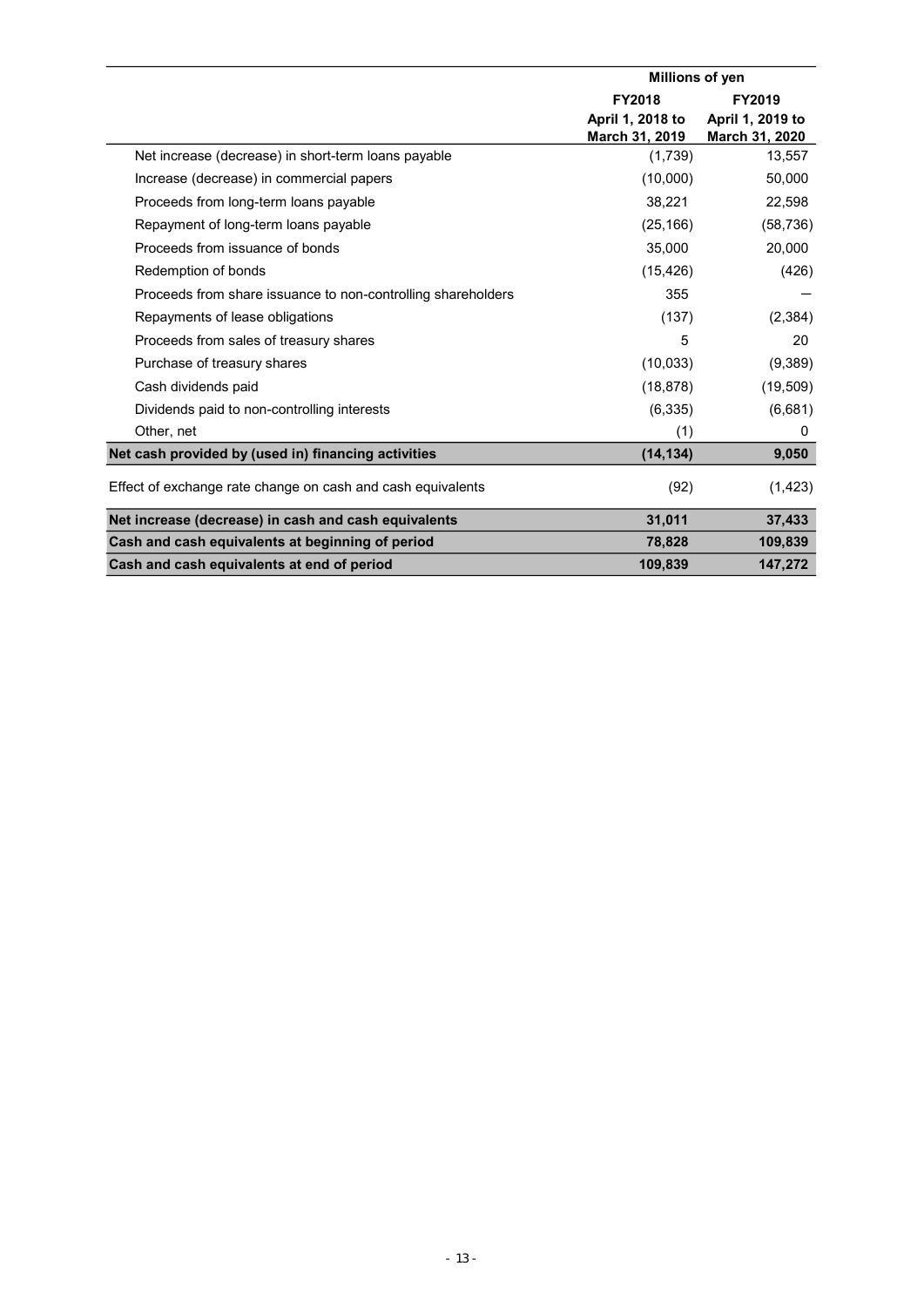#### 9. Segment Information

#### (1) Overview of Reportable Segments

The reportable segments of the Group comprise those entities for which obtaining separate financial reports is possible and those are subject to regular review by the Board of Directors, which decides upon the distribution of management resources to said segments.

The Group positions segments distinguished by their products and services within its headquarters. Each segment proposes comprehensive domestic and overseas strategies in addition to pursuing business expansion in its respective product and service area.

The four reportable segments (distinguished by products and services) that therefore comprise the Group's operations are: Mobility, Health Care, Food & Packaging and Basic Materials.

| Segments                                                                                                                                                         |          |                    |                           |                    | <b>Major Products and Businesses</b>                                                                                                                                                                       |          |                   |  |  |
|------------------------------------------------------------------------------------------------------------------------------------------------------------------|----------|--------------------|---------------------------|--------------------|------------------------------------------------------------------------------------------------------------------------------------------------------------------------------------------------------------|----------|-------------------|--|--|
| Reportable Segments<br>Mobility                                                                                                                                  |          |                    |                           |                    | Elastomers, performance compounds, functional<br>polymers, polypropylene compounds and comprehensive<br>services regarding to the development of automotive and<br>industrial products (Solution business) |          |                   |  |  |
|                                                                                                                                                                  |          | <b>Health Care</b> |                           |                    | Vision care materials, nonwoven fabrics, dental materials<br>and, personal care materials                                                                                                                  |          |                   |  |  |
|                                                                                                                                                                  |          | Food & Packaging   |                           |                    | Coating & engineering materials, performance films and<br>sheets and, agrochemical products                                                                                                                |          |                   |  |  |
| <b>Basic Materials</b>                                                                                                                                           |          |                    |                           |                    | Ethylene, propylene, polyethylene, polypropylene,<br>catalysts, phenols, PTA, PET, polyurethane materials and,<br>industrial chemical products                                                             |          |                   |  |  |
| <b>Others</b>                                                                                                                                                    |          | Others             |                           |                    | Other related businesses, etc.                                                                                                                                                                             |          |                   |  |  |
| Information concerning Net Sales, Income or Loss, Assets, and Others by Reportable Business Segment<br>The previous fiscal year (April 1, 2018 – March 31, 2019) |          |                    |                           |                    |                                                                                                                                                                                                            |          | (Millions of yen) |  |  |
|                                                                                                                                                                  |          |                    | <b>Reportable Segment</b> |                    |                                                                                                                                                                                                            | Others   |                   |  |  |
|                                                                                                                                                                  | Mobility | Health<br>Care     | Food &<br>Packaging       | Basic<br>Materials | Total                                                                                                                                                                                                      | (Note 1) | Sum total         |  |  |
| Net sales<br>1) To external customers                                                                                                                            | 395,365  | 146,598            | 199,435                   | 716,524            | 1,457,922                                                                                                                                                                                                  | 24,987   | 1,482,909         |  |  |
| Internal sales among<br> 2<br>segments and transfers                                                                                                             | 11,652   | 2,783              | 1,349                     | 75,760             | 91,544                                                                                                                                                                                                     | 58,049   | 149,593           |  |  |
| Total                                                                                                                                                            | 407,017  | 149,381            | 200,784                   | 792,284            | 1,549,466                                                                                                                                                                                                  | 83,036   | 1,632,502         |  |  |
| Segment income (loss)                                                                                                                                            | 42,736   | 13,622             | 17,791                    | 27,776             | 101,925                                                                                                                                                                                                    | (1, 375) | 100,550           |  |  |
| Segment assets                                                                                                                                                   | 348,824  | 195,713            | 232,533                   | 598,707            | 1,375,777                                                                                                                                                                                                  | 55,129   | 1,430,906         |  |  |
| Other items                                                                                                                                                      |          |                    |                           |                    |                                                                                                                                                                                                            |          |                   |  |  |
| Denreciation and                                                                                                                                                 |          |                    |                           |                    |                                                                                                                                                                                                            |          |                   |  |  |

#### (2) Methods to Determine Net Sales, Income or Loss, Assets, and Others by Reportable Business Segment Profit by reportable business segment is stated on an operating income basis. Intersegment net sales and transfers are based on the values of transactions undertaken between third parties.

#### (3) Information concerning Net Sales, Income or Loss, Assets, and Others by Reportable Business Segment

|                                                                                                                                                                                                                                                                                                                                                                                                                                                                          |          | <b>Health Care</b><br>Food & Packaging |                     |                           | Vision care materials, nonwoven fabrics, dental materials<br>and, personal care materials                                                      |                           |                                                        |
|--------------------------------------------------------------------------------------------------------------------------------------------------------------------------------------------------------------------------------------------------------------------------------------------------------------------------------------------------------------------------------------------------------------------------------------------------------------------------|----------|----------------------------------------|---------------------|---------------------------|------------------------------------------------------------------------------------------------------------------------------------------------|---------------------------|--------------------------------------------------------|
|                                                                                                                                                                                                                                                                                                                                                                                                                                                                          |          |                                        |                     |                           |                                                                                                                                                |                           |                                                        |
|                                                                                                                                                                                                                                                                                                                                                                                                                                                                          |          |                                        |                     |                           | sheets and, agrochemical products                                                                                                              |                           | Coating & engineering materials, performance films and |
|                                                                                                                                                                                                                                                                                                                                                                                                                                                                          |          | Basic Materials                        |                     |                           | Ethylene, propylene, polyethylene, polypropylene,<br>catalysts, phenols, PTA, PET, polyurethane materials and,<br>industrial chemical products |                           |                                                        |
| Others                                                                                                                                                                                                                                                                                                                                                                                                                                                                   |          | Others                                 |                     |                           | Other related businesses, etc.                                                                                                                 |                           |                                                        |
| Methods to Determine Net Sales, Income or Loss, Assets, and Others by Reportable Business Segment<br>Profit by reportable business segment is stated on an operating income basis. Intersegment net sales and transfers are<br>based on the values of transactions undertaken between third parties.<br>Information concerning Net Sales, Income or Loss, Assets, and Others by Reportable Business Segment<br>The previous fiscal year (April 1, 2018 - March 31, 2019) |          |                                        |                     |                           |                                                                                                                                                |                           | (Millions of yen)                                      |
|                                                                                                                                                                                                                                                                                                                                                                                                                                                                          |          |                                        | Reportable Segment  |                           |                                                                                                                                                |                           |                                                        |
|                                                                                                                                                                                                                                                                                                                                                                                                                                                                          | Mobility | Health<br>Care                         | Food &<br>Packaging | Basic<br><b>Materials</b> | Total                                                                                                                                          | <b>Others</b><br>(Note 1) | Sum total                                              |
| Net sales<br>1) To external customers                                                                                                                                                                                                                                                                                                                                                                                                                                    | 395,365  | 146,598                                | 199,435             | 716,524                   | 1,457,922                                                                                                                                      | 24,987                    | 1,482,909                                              |
| Internal sales among<br>segments and transfers                                                                                                                                                                                                                                                                                                                                                                                                                           | 11,652   | 2,783                                  | 1,349               | 75,760                    | 91,544                                                                                                                                         | 58,049                    | 149,593                                                |
| Total                                                                                                                                                                                                                                                                                                                                                                                                                                                                    | 407,017  | 149,381                                | 200,784             | 792,284                   | 1,549,466                                                                                                                                      | 83,036                    | 1,632,502                                              |
| Segment income (loss)                                                                                                                                                                                                                                                                                                                                                                                                                                                    | 42,736   | 13,622                                 | 17,791              | 27,776                    | 101,925                                                                                                                                        | (1, 375)                  | 100,550                                                |
| Segment assets                                                                                                                                                                                                                                                                                                                                                                                                                                                           | 348,824  | 195,713                                | 232,533             | 598,707                   | 1,375,777                                                                                                                                      | 55,129                    | 1,430,906                                              |
| Other items<br>Depreciation and<br>amortization<br>(Note 2)                                                                                                                                                                                                                                                                                                                                                                                                              | 12,582   | 9,412                                  | 7,496               | 14,826                    | 44,316                                                                                                                                         | 3,857                     | 48,173                                                 |
| Amortization of goodwill                                                                                                                                                                                                                                                                                                                                                                                                                                                 | 527      | 86                                     |                     | -                         | 613                                                                                                                                            | 38                        | 651                                                    |
| Amount invested in equity<br>method affiliate                                                                                                                                                                                                                                                                                                                                                                                                                            | 22,427   | 5,602                                  | 2,849               | 58,135                    | 89,013                                                                                                                                         | 2,451                     | 91,464                                                 |
| Capital expenditures                                                                                                                                                                                                                                                                                                                                                                                                                                                     | 17,256   | 6,579                                  | 15,019              | 18,453                    | 57,307                                                                                                                                         | 3,870                     | 61,177                                                 |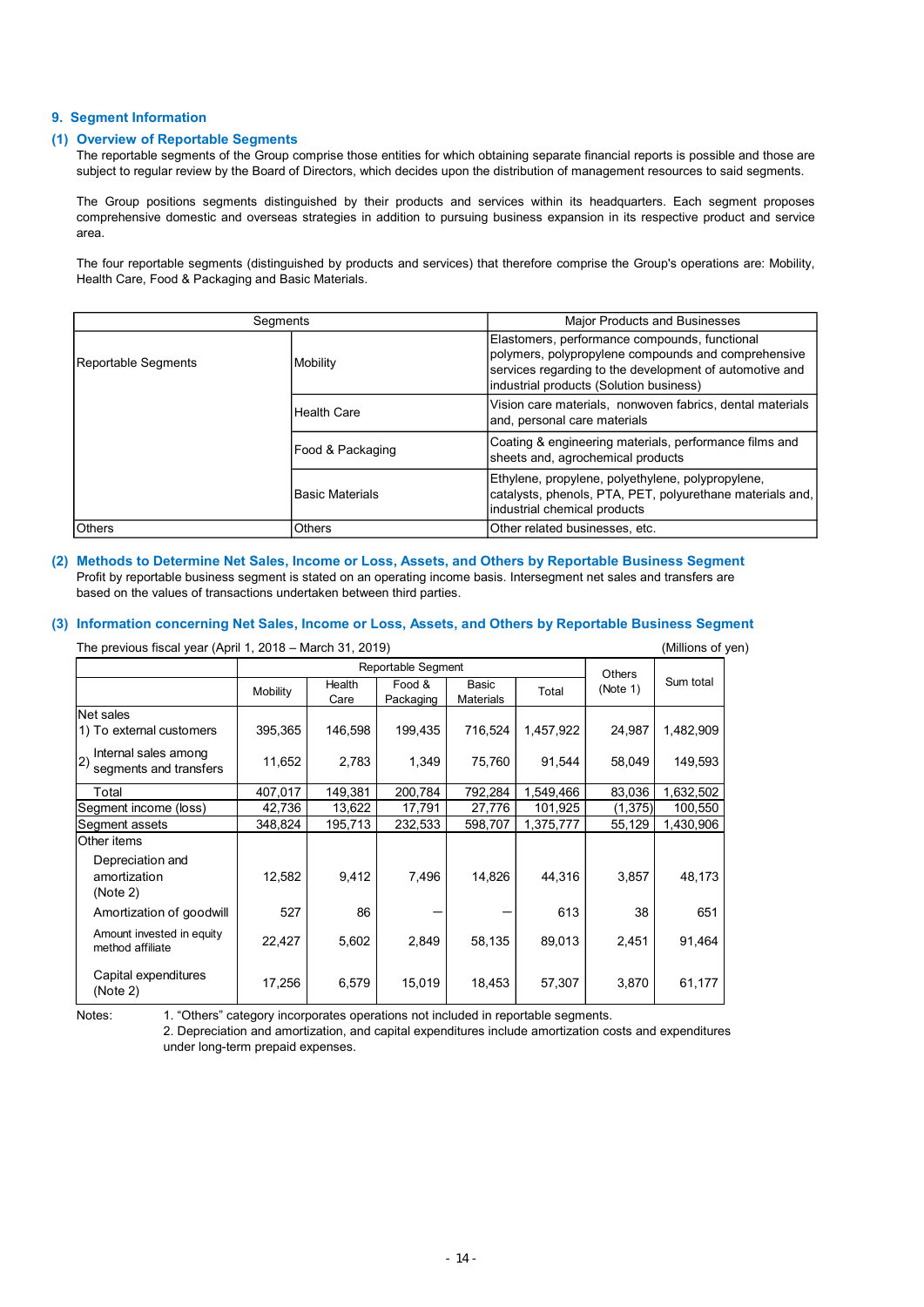The fiscal year under review (April 1, 2019 – March 31, 2020) (Millions of yen)

Mobility Health | Food & Basic | Total | (Note 1) Care Packaging Food & Basic  $\begin{array}{|c|c|c|c|c|}\n\hline\n\text{Food} & \text{Basic} & \text{Total} & \text{(Note 1)} & \text{90} & \text{100} \\
\hline\n\end{array}$ Basic **Total** Net sales 1) The fiscal year under review (April 1, 2019 – March 31, 2020)<br>
1687 – Reportable Segment<br>
1688 – Mobility – Care Packaging Materials<br>
17.645 1,338,987<br>
17.645 1,338,987<br>
17.645 1,338,987<br>
17.645 1,338,987<br>
20 Segments a 11,441 2,808 16.271 8.6527 16.272 16.127 16.28 16.147 16.28 16.147 16.28 16.147 16.28 16.147 16.28 16.147 16.28 16.147 16.28 16.147 16.28 16.147 16.28 16.147 16.28 16.147 16.147 16.147 16.147 16.147 16.147 16.147 16.147 16 Tscal year under review (April 1, 2019 – March 31, 2020)<br>
Total 379, 1976 (April 1, 2019 – March 31, 2020)<br>
Total Seales<br>
Total Search Packaging Materials<br>
Total 1, 2006 – 143,016 193,822 616,878 1,321,342 17,645 1,338,987 The fiscal year under review (April 1, 2019 – March 31, 2020)<br>
Separate Segment<br>
Net sales<br>
Net sales<br>
Segment incomes 367,626<br>
143,016 193,822 616,878 1,321,342 17,645 1,338,987<br>
2) personal sustains among<br>
Segment income The fiscal year under review (April 1, 2019 – March 31, 2020) (Millions of yen)<br>
Reportable Segment<br>
Net sales<br>
Net sales<br>
Net sales<br>
Net sales<br>
Sum total<br>
The correlation customers<br>
2) Internal customers<br>
2) The oxernal c Other items 13,2019 - March 31, 2020) (Millions of yen)<br>
Reportable Segment<br>
Unity Fealth Food & Basic Total (Note 1) Sum total<br>
Care Packaging Materials Total (Note 1) Sum total<br>
14,441 2,808 13,322 616,878 1,321,342 17,645 1,338,98 2019 - March 31, 2020)<br>
Reportable Segment<br>
By Health Food & Basic<br>
226 - 642 - 642 - 642 - 642 - 642 - 642 - 642 - 642 - 642 - 642 - 642 - 642 - 642 - 642 - 642 - 642 - 642 - 642 - 642 - 642 - 642 - 642 - 642 - 642 - 642 1, 2019 - March 31, 2020) (Millions of yen)<br>
Reportable Segment<br>
Dobliny Health<br>
1. Gave Franckayng Materials<br>
67, 626 143,016 193, 822 616,878 1.321,342 17, 645 1.338, 987<br>
11,441 2,808 1.35,822 616,878 1.321,342 17,645 1, 2019 – March 31, 2020) (Millions of yen)<br>
Reportable Segment<br>
Lembity – Health Food & Basic<br>
27,129 143,016 193,822 616,878 1,321,342 17,645 1,338,967<br>
11.441 – 2.808 1,329 616,878 1,321,342 17,645 1,338,967<br>
17,645 1, Others  $\Big|$  Sum total 1) To external customers | 367,626 | 143,016 | 193,822 | 616,878 Internal sales among segments and transfers 11,441 2,808 1,320 66,271<br>Total 379,067 145,824 195,142 683,149 Amount invested in equity  $22,165$   $5,692$   $2,743$   $55,868$ method affiliate Capital expenditures 27,129 9,403 12,879 (Note 2) Reportable Segment Depreciation and amortization (Note 2) Amortization of goodwill 551

Notes: 1. "Others" category incorporates operations not included in reportable segments. 2. Depreciation and amortization, and capital expenditures include amortization costs and expenditures for long-term prepaid expenses.

#### (4) Reconciliation of Differences between Total Amounts of Reportable Segments and Consolidated Financial Statements (adjustment of difference)

|           | (Millions of ven) |
|-----------|-------------------|
| FY 2018   | FY 2019           |
| 1.549.466 | 1.403.182         |
| 83.036    | 77.550            |
| (149.593) | (141, 745)        |
| 1.482.909 | 1.338.987         |
|           |                   |

|                                                                                                                          |         | (Millions of ven) |
|--------------------------------------------------------------------------------------------------------------------------|---------|-------------------|
| <b>Ilncome</b>                                                                                                           | FY 2018 | FY 2019           |
| Total reportable segment income                                                                                          | 101.925 | 79.785            |
| Income classified under "Others"                                                                                         | (1,375) | (1,959)           |
| Elimination of intersegment transactions and etc                                                                         | (33)    | 517               |
| Corporate expenses (note)                                                                                                | (7,090) | (6,707)           |
| Operating income (loss) recorded in Consolidated Income Statements                                                       | 93.427  | 71.636            |
| Osmanaka amangana mahili samanaka nanguni 0 silintahati ing amangan inklah sua risiralli ng kitabili ika-<br>$N = 1 - 1$ |         |                   |

Note: Corporate expenses mainly comprise general & administrative expenses which are usually not attributed to segments and R&D expenses for new business.

|                                                                                                                |            | (Millions of ven) |
|----------------------------------------------------------------------------------------------------------------|------------|-------------------|
| Assets                                                                                                         | FY 2018    | FY 2019           |
| Total reportable segment assets                                                                                | 1,375,777  | 1,347,108         |
| Assets classified under "Others"                                                                               | 55.129     | 51.248            |
| Elimination of intersegment transactions                                                                       | (125, 293) | (111, 240)        |
| Corporate assets (note)                                                                                        | 195.461    | 192.951           |
| Assets recorded in Consolidated Balance Sheets                                                                 | 1.501.074  | 1.480.067         |
| Osmanata asasta sua mainho attubutasi ta tha Osmananda somelos manasasant fonda fasala sual danasita)<br>Note: |            |                   |

Note: Corporate assets are mainly attributed to the Company's surplus management funds (cash and deposits), long-term investment funds (investment securities), deferred tax assets and administrative departments.

|                                       |             |                     |             |               |             |             |             | (Millions of yen)      |
|---------------------------------------|-------------|---------------------|-------------|---------------|-------------|-------------|-------------|------------------------|
|                                       |             |                     |             |               |             | Adjustments |             | Amounts from           |
| <b>Other</b> items                    |             | Reportable segments |             | <b>Others</b> |             | (note)      |             | consolidated financial |
|                                       |             |                     |             |               |             |             |             | statements             |
|                                       | <b>FY18</b> | <b>FY19</b>         | <b>FY18</b> | <b>FY19</b>   | <b>FY18</b> | <b>FY19</b> | <b>FY18</b> | FY19                   |
| Depreciation and amortization         | 44.316      | 47.000              | 3,857       | 3.795         | 680         | 669         | 48.853      | 51.464                 |
| Amortization of goodwill              | 613         | 642                 | 38          |               |             |             | 651         | 642                    |
| Investment in equity method affiliate | 89.013      | 86.468              | 2.451       | 2,326         |             | –           | 91.464      | 88.794                 |
| Capital expenditures                  | 57,307      | 70.510              | 3,870       | 5,283         | 747         | 501         | 61.924      | 76,294                 |

Note: Adjustments incorporate depreciation expenses, amortization expesenses and capital expenditures which are related to R&D of new business.